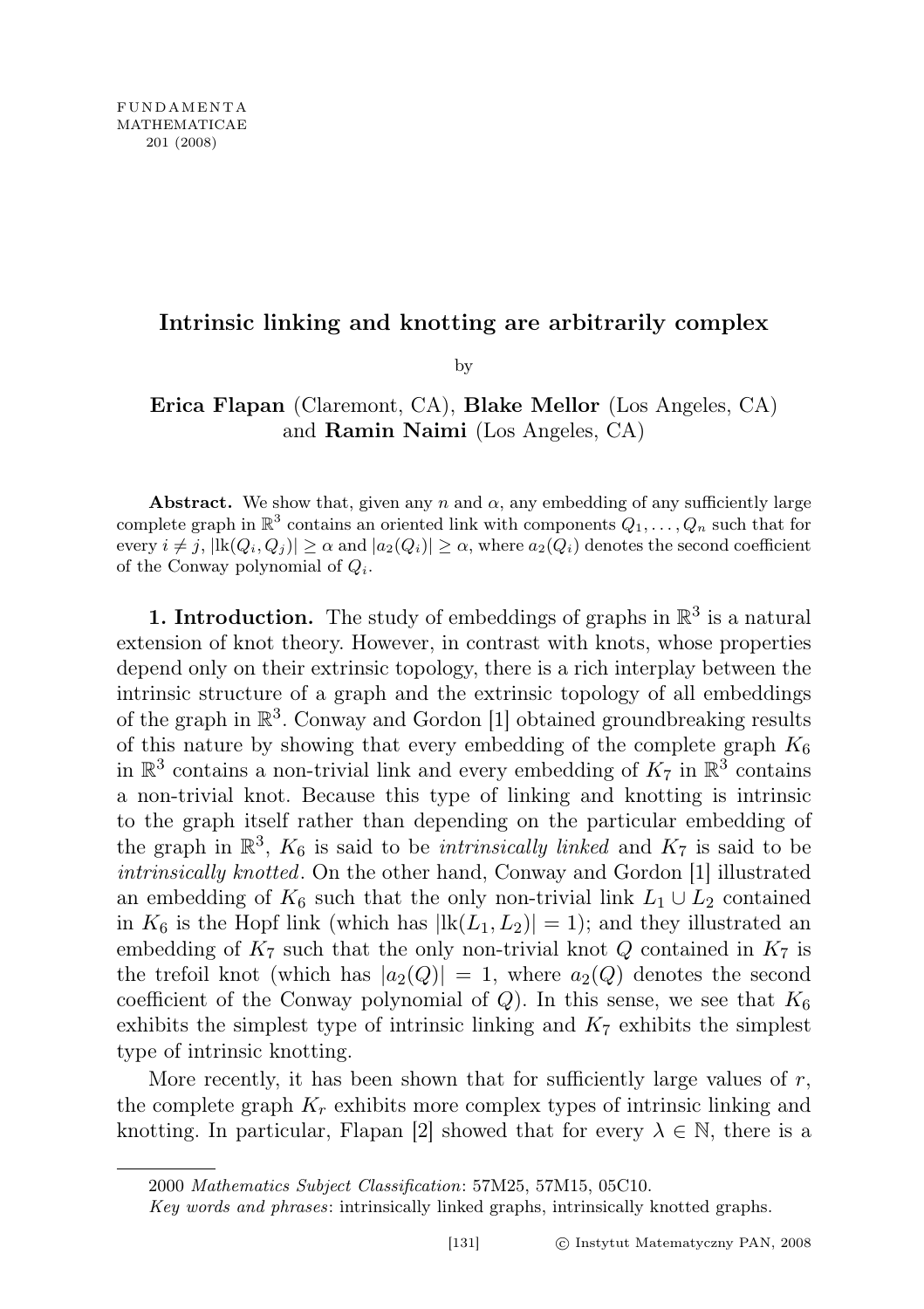complete graph  $K_r$  such that every embedding of  $K_r$  in  $\mathbb{R}^3$  contains both a 2-component oriented link L whose linking number is at least  $\lambda$  and a knot Q with  $|a_2(Q)| \geq \lambda$  (though L and Q have no particular relationship). Fleming [4] showed that for any  $n \in \mathbb{N}$ , there is a graph G such that every embedding of G in  $\mathbb{R}^3$  contains a non-split link of  $n+1$  components where  $n$  of the components are non-trivial knots. In the current paper, we show that for sufficiently large complete graphs, intrinsic linking with knotted components is arbitrarily complex both in terms of linking number and in terms of the knotting of every component. In particular, our main result is the following.

THEOREM 2. For all  $n, \alpha \in \mathbb{N}$ , there is a complete graph  $K_r$  such that every embedding of  $K_r$  in  $\mathbb{R}^3$  contains an oriented link with components  $Q_1, \ldots, Q_n$  such that for any  $i \neq j$ ,  $|\text{lk}(Q_i, Q_j)| \geq \alpha$  and  $|a_2(Q_i)| \geq \alpha$ .

If linking is measured with linking number and knotting is measured with  $a_2$ , then this is the strongest result one could hope for about the complexity of simultaneous intrinsic knotting and linking. Furthermore, observe that for a given  $c \in \mathbb{N}$ , there are only finitely many knots whose minimal crossing number is less than or equal to c. If we pick  $\lambda$  larger than the  $|a_2|$  of all of the knots with minimal crossing number less than or equal to  $c$ , then the knots  $Q_1, \ldots, Q_n$  given by Theorem 2 will each have minimal crossing number greater than c. It follows that the complexity of intrinsic knotting as measured by the crossing number can also be made arbitrarily large.

In order to prove our main result, we first prove in Section 2 that intrinsic linking is arbitrarily complex in the sense of the structure of a link. In particular, we prove the following.

THEOREM 1. For all  $n, \lambda \in \mathbb{N}$ , there is a complete graph  $K_r$  such that every embedding of  $K_r$  in  $\mathbb{R}^3$  contains an oriented link with components  $Q_1, \ldots, Q_n$  such that for any  $i \neq j$ ,  $|\text{lk}(Q_i, Q_j)| \geq \lambda$ .

The idea of the proof of Theorem 2 is then as follows. Taniyama and Yasuhara [9] have shown that for any embedding of the pseudo-graph  $D_4$ (see Figure 5), the product of the linking numbers of the two opposite pairs of cycles,  $C_i$  and  $C_j$ , is related to the sum of the  $a_2$ 's of all of the Hamiltonian cycles Q according to the formula

$$
\sum_{Q \in S} |a_2(Q)| \ge |\text{lk}(C_1, C_3)\text{lk}(C_2, C_4)|.
$$

We use Theorem 1 to find a complete graph  $K_r$  so that every embedding of  $K_r$  contains a link with a "large enough" number of components all pairwise linked with linking number at least  $\lambda$ . We then use a recursive argument to successively exchange opposite pairs of linked cycles in a  $D_4$  (which is a minor of  $K_r$ ) for a knotted Hamiltonian cycle in  $D_4$  which is linked with all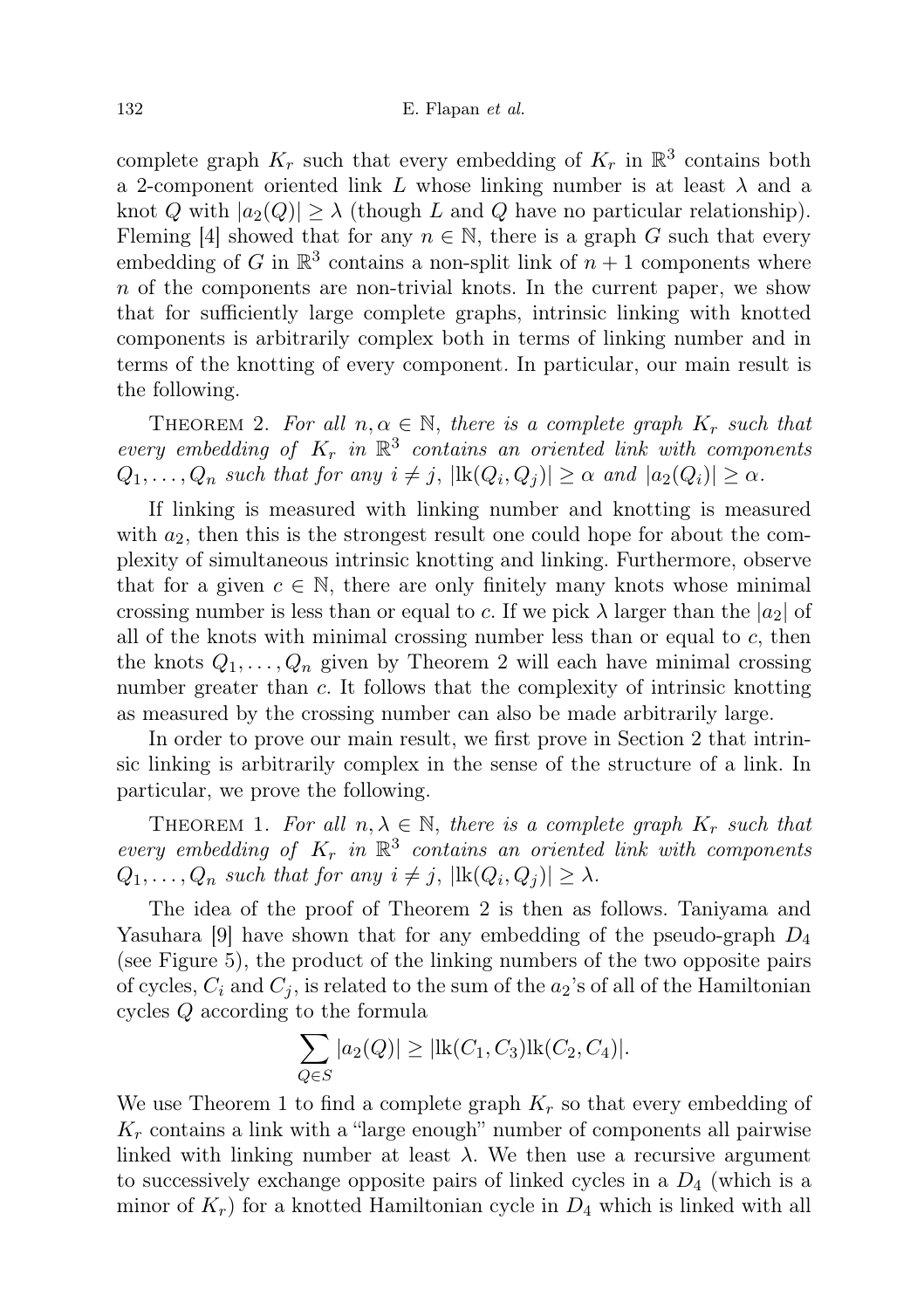of the previous knotted cycles in the construction. We do this in such a way that for all of the knotted cycles  $Q_i$  and  $Q_j$  we have  $|\text{lk}(Q_i, Q_j)| \geq \lambda \geq \alpha$ and  $|a_2(Q_i)| \geq \lambda^2/16 \geq \alpha$ .

We wish to thank Alan Tarr for suggesting that we represent the structure of a link with a linking pattern, for reading a preliminary draft of this paper, and for suggesting that we prove the current version of Theorem 1. We also want to thank Kouki Taniyama for asking us whether the conclusion of Theorem 1 could be strengthened by removing the absolute value on the linking number. The current version of Proposition 2, together with Corollary 1, and Proposition 3 grew out of our response to Taniyama's question.

2. Intrinsic linking. We will use a weighted graph to describe the structure of a link as follows.

DEFINITION 1. Given an oriented link L with components  $L_1, \ldots, L_n$ , the *linking pattern* of L is the graph with vertices  $v_1, \ldots, v_n$  such that there is an edge between  $v_i$  and  $v_j$  if and only if  $lk(L_i, L_j) \neq 0$ . The weighted linking pattern of  $L$  is the linking pattern with a weight assigned to each edge  $\{v_i, v_j\}$  representing the value of  $|\text{lk}(L_i, L_j)|$ .

For example, the linking pattern of a Hopf link is a single edge. As another example, consider a *keyring* link, that is, a link consisting of a *ring*,  $J$ , and keys,  $L_1, \ldots, L_n$ , such that  $lk(J, L_i) \neq 0$  and  $lk(L_i, L_j) = 0$  for all  $i \neq j$ . The linking pattern of a keyring link is an  $n$ -star (i.e., a graph consisting of n vertices all connected to a single additional vertex).

Many results about intrinsic linking use the mod 2 linking number,

$$
\omega(J, L) = \text{lk}(J, L) \bmod 2,
$$

as a simpler measure of linking than the ordinary linking number. Thus we will also use the following definition.

DEFINITION 2. Given a link L with components  $L_1, \ldots, L_n$ , the mod 2 linking pattern of L is the graph with vertices  $v_1, \ldots, v_n$  such that there is an edge between  $v_i$  and  $v_j$  if and only if  $\omega(L_i, L_j) = 1$ .

Using this terminology, Conway and Gordon [1] and Sachs [7]–[8] showed that every embedding of  $K_6$  in  $\mathbb{R}^3$  contains a link whose mod 2 linking pattern is a single edge. Fleming and Diesl [5] showed that there is a graph G such that every embedding of G in  $\mathbb{R}^3$  contains a link  $J \cup L_1 \cup \cdots \cup L_n$ where  $\omega(J, L_i) = 1$  for each *i*. Thus every embedding of G in  $\mathbb{R}^3$  contains a link whose mod 2 linking pattern contains an n-star, possibly with additional edges. We call such a link a *generalized keyring* link, since some of the  $L_i$ 's may be linked with one another.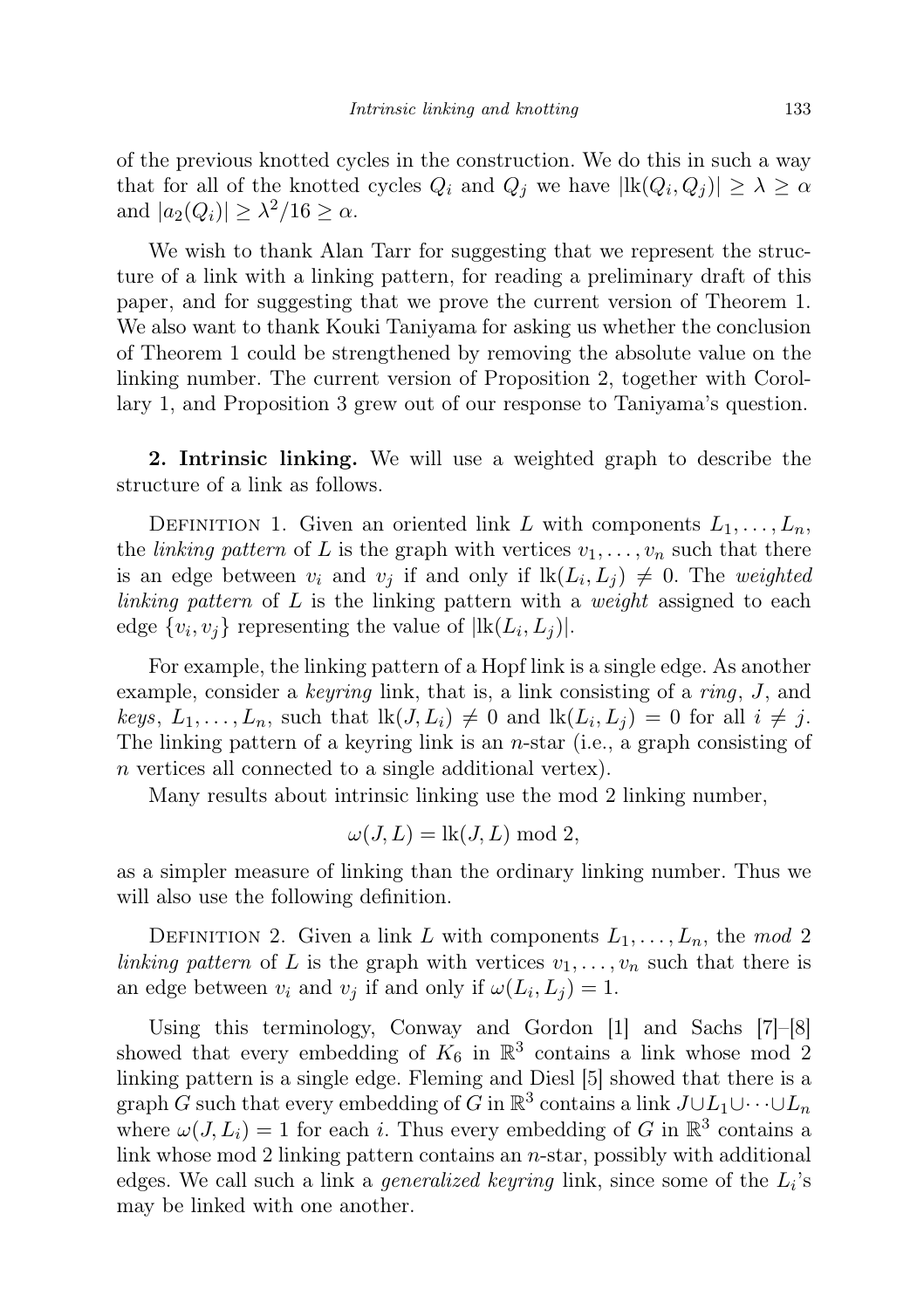Prior to this paper, a chain of n edges and a circle of n edges [3], and an n-star [5] were the only linking patterns  $\Gamma$  which were known to have the property that for some graph G every embedding of G in  $\mathbb{R}^3$  contains a link whose linking pattern contains  $\Gamma$ . We prove in Theorem 1 that for every complete graph  $K_n$ , there is a graph G such that every embedding of G in  $\mathbb{R}^3$  contains a link whose linking pattern is  $K_n$ . It follows that for any linking pattern  $\Gamma$ , there is a graph G such that every embedding of G in  $\mathbb{R}^3$  contains a link whose linking pattern contains  $\Gamma$ . In particular, using the language of linking patterns we prove the following restatement of Theorem 1.

THEOREM 1. Let  $\lambda \in \mathbb{N}$ . For every  $n \in \mathbb{N}$ , there is a graph G such that every embedding of G in  $\mathbb{R}^3$  contains a link whose linking pattern is  $K_n$  with every weight at least  $\lambda$ .

This theorem implies that given any  $n, \lambda \in \mathbb{N}$ , there exists a graph G which has the property that every embedding of  $G$  contains an n-component link all of whose components are pairwise linked with the absolute value of their linking number at least  $\lambda$  (this was our statement of Theorem 1 in the introduction). Furthermore, in Proposition 2 we show that complete graphs are the only linking patterns that have the property described by Theorem 1. In other words, complete graphs can be said to be the only intrinsic linking patterns.

Before we prove Theorem 1, we will show in Proposition 1 that for every  $n$ , there is a graph such that every embedding of the graph contains a link whose linking pattern contains the complete bipartite graph  $K_{n,n}$ . We will use this result to prove Theorem 1. In fact, in Proposition 1, we prove the stronger result that we can ensure that all of the weights are odd. It is an open question whether this stronger formulation can be extended to the linking pattern  $K_n$ .

In order to prove Proposition 1, we need the following lemma which allows us to combine many pairs of linked cycles into a single cycle that links some proportion of the original components. Throughout the paper we use the term cycle to mean a simple closed curve within a graph, and the notation

$$
J \nabla L = \overline{(J \cup L) - (J \cap L)}
$$

for the closure of the symmetric difference.

LEMMA 1. Let  $K_p$  be embedded in  $\mathbb{R}^3$  in such a way that it contains a link with components  $J_1, \ldots, J_{n^2}$  and  $X_1, \ldots, X_{n^2}$ , and  $\omega(J_i, X_i) = 1$  for every  $i \leq n^2$ . Then there is a cycle Z in  $K_p$  with vertices on  $J_1 \cup \cdots \cup J_{n^2}$ , and an index set I with  $|I| \ge n/2$ , such that  $\omega(Z, X_i) = 1$  for all  $j \in I$ .

*Proof.* We begin by creating a cycle C in  $K_p$  which cyclicly joins the  $J_i$ as follows. For each  $i = 1, ..., n^2$ , let  $u_i$  and  $w_i$  be vertices on the cycle  $J_i$ ,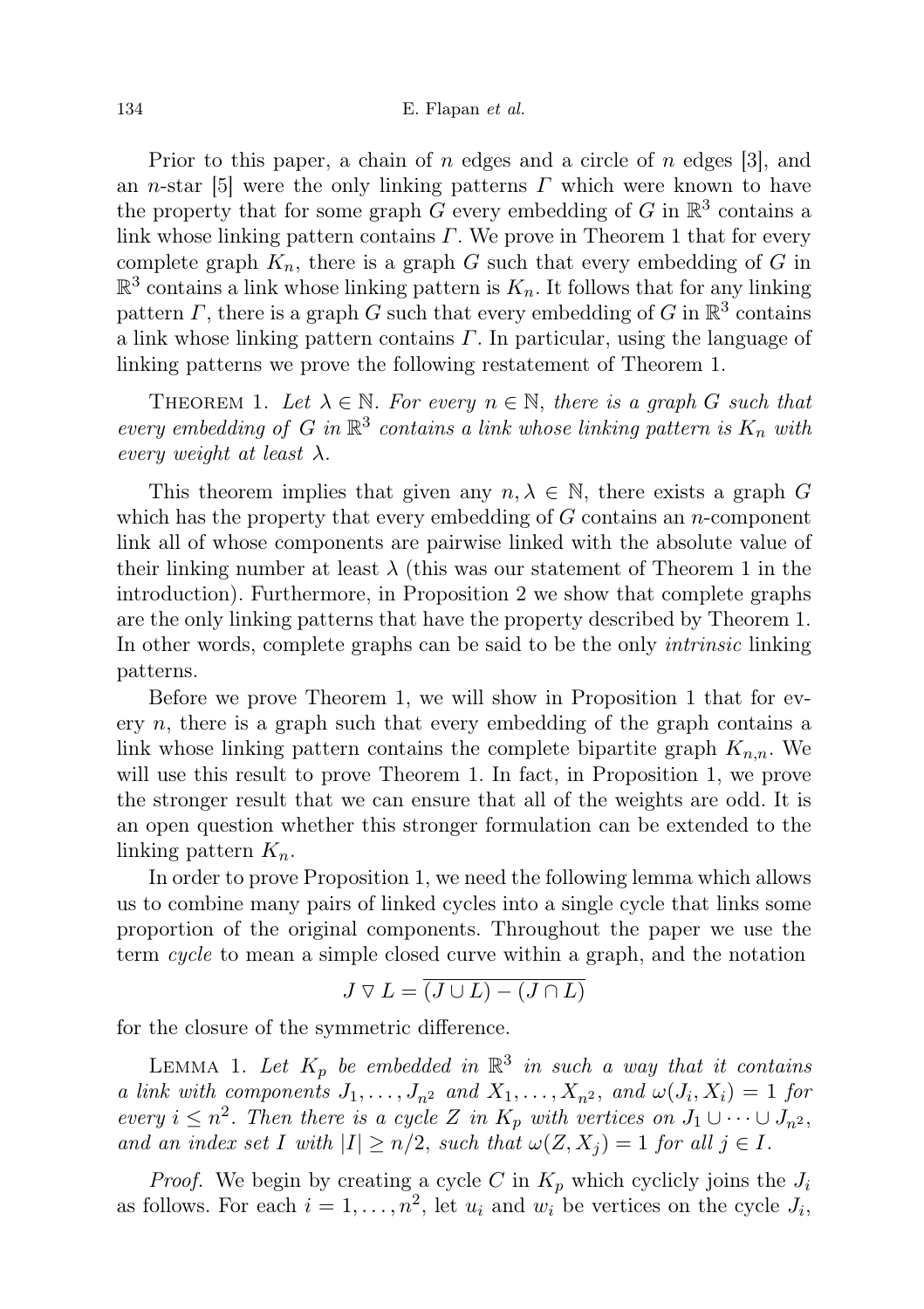

Fig. 1. Illustration of Lemma 1

and let  $q_i$  be a path on  $J_i$  from  $u_i$  to  $w_i$ . For  $i = 1, ..., n^2 - 1$ , let  $e_i$  be the edge in  $K_p$  from  $w_i$  to  $u_{i+1}$ , and let  $e_{n^2}$  be the edge in  $K_p$  from  $w_{n^2}$  to  $u_1$ . Let C be the cycle  $\bigcup_{i=1}^{n^2} q_i \cup e_i$ . Observe that if at least  $n/2$  of the  $\omega(C, X_j)$ 's are equal to 1, then we are done by letting  $Z = C$ . So we shall assume that fewer than  $n/2$  of the  $\omega(C, X_i)$ 's are equal to 1.

We create an  $n^2 \times n^2$  matrix M with entries in  $\mathbb{Z}_2$  as follows. For each  $i, j = 1, \ldots, n^2$ , let the entry  $M_{ij}$  equal  $\omega(J_i, X_j)$ . By hypothesis, for each i,  $M_{ii} = 1$ . Using row reduction mod 2, let M' denote the reduced row-echelon form of  $M$ . Observe that since every column of  $M$  contains a 1, every column of  $M'$  also contains a 1.

Next we will add together rows of  $M'$  as follows to create a row vector  $V$ , at least n of whose entries are 1's. Let r denote the rank of  $M'$  over  $\mathbb{Z}_2$ . First suppose that  $r \geq n$ . In this case, let V be the vector obtained by adding together all of the non-trivial rows of  $M'$  modulo 2. Then V has at least  $r \geq n$  entries which are 1's. So V is the desired vector. On the other hand, suppose that  $r < n$ . Then  $n^2/r > n$ . Observe that M' contains r non-trivial rows and has  $n^2$  columns which contain 1's. So by the Pigeonhole Principle, some row of M' has at least  $n^2/r > n$  entries which are 1's. In this case, let V be the vector representing this row.

In either case,  $V$  can be written as the sum of some of the rows of  $M$ , say rows  $i_1, \ldots, i_k$ . Thus, for each  $j = 1, \ldots, n^2$ , the *j*th entry of the vector V is  $V_j = \omega(J_{i_1}, X_j) + \cdots + \omega(J_{i_k}, X_j)$  mod 2. Recall that V was chosen so that at least n of the  $V_i$ 's are equal to 1. Also we assumed that fewer than  $n/2$  of the  $\omega(C, X_i)$ 's are equal to 1. Let I denote the subset of  $\{1, \ldots, n^2\}$ such that for each  $j \in I$ , we have simultaneously  $V_j = 1$  and  $\omega(C, X_j) = 0$ . Then  $|I| > n - n/2 = n/2$ . Now let  $Z = C \nabla J_{i_1} \nabla \cdots \nabla J_{i_k}$ . Then for each  $j \in I$ ,  $\omega(Z, X_i) = 1$ , as required.

Recall the following definition from graph theory. The complete bipartite *graph*,  $K_{m,n}$ , is defined as the graph whose vertices are partitioned into subsets  $P_1$  and  $P_2$ , where  $P_1$  contains m vertices,  $P_2$  contains n vertices, and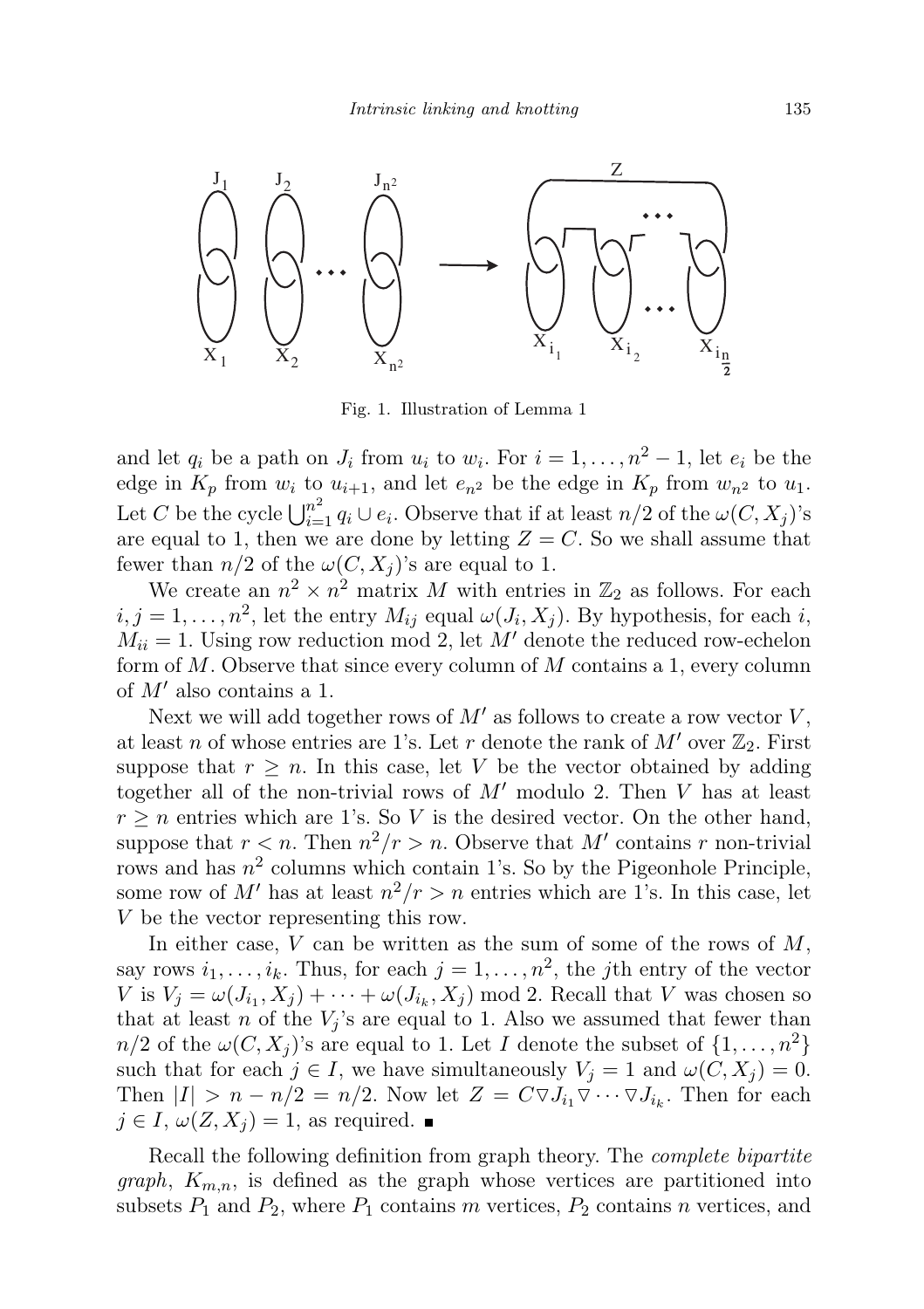there is an edge between two vertices if and only if one vertex is in  $P_1$  and the other is in  $P_2$ .

PROPOSITION 1. For every n, there is a graph  $G$  such that every embedding of  $G$  in  $\mathbb{R}^3$  contains a link whose mod 2 linking pattern contains the complete bipartite graph  $K_{n,n}$ .

*Proof.* Let  $n$  be given. It was shown in Fleming and Diesl [5, Lemma 2.3] that there exists some p such that every embedding of  $K_p$  in  $\mathbb{R}^3$  contains a mod 2 generalized keyring link with a ring and  $n$  keys. Observe that the existence of such a  $p$  also follows from our Lemma 1 together with Conway and Gordon's [1] result that every embedding of  $K_6$  contains a link  $J \cup X$ such that  $\omega(J, X) = 1$ .

Let  $m = (4n)^{2^n}/4$ . Every embedding of  $K_{mp}$  in  $\mathbb{R}^3$  contains m disjoint mod 2 generalized keyring links each with a ring and  $n$  keys. We will prove that every embedding of  $K_{mp}$  in  $\mathbb{R}^3$  contains a link whose mod 2 linking pattern contains  $K_{n,n}$ .

Let  $K_{mp}$  be embedded in  $\mathbb{R}^3$ . Let  $X_1, \ldots, X_m$  denote the rings of the generalized keyring links in the m disjoint copies of  $K_p$  in  $K_{mp}$ . For each  $i \leq m$  and  $j \leq n$ , let  $J_{ij}$  be a key on the ring  $X_i$ .

Since  $\omega(J_{i1}, X_i) = 1$  for all  $i = 1, \ldots, m$ , we can apply Lemma 1 to the link in  $K_{mp}$  with components  $J_{11}, J_{21}, \ldots, J_{m1}$  and  $X_1, \ldots, X_m$ . This gives us a cycle  $Z_1$  with vertices on  $J_{11} \cup \cdots \cup J_{m1}$  and an index set  $I_1$  with ds a cycle  $Z_1$  with vertices on  $J_{11}$  ∪  $\cdots$   $J_{m1}$  and an index set  $I_1$  with  $|I_1|$  ≥  $\sqrt{m}/2 = (4n)^{2^{n-1}}/4 = r_1$  such that for each  $i \in I_1$ ,  $\omega(Z_1, X_i) = 1$ . Now since  $\omega(J_{i2}, X_i) = 1$  for all  $i \in I_1$ , we can apply Lemma 1 to the link in  $K_{mp}$  whose components are all those  $J_{i2}$  and  $X_i$  with  $i \in I_1$ . This gives us a cycle  $Z_2$  with vertices on  $J_{12} \cup \cdots \cup J_{m2}$  and an index set  $I_2 \subseteq I_1$  with  $|I_2| \ge \sqrt{r_1/2} = (4n)^{2n-2}/4 = r_2$  such that for each  $i \in I_2$ ,  $\omega(Z_2, X_i) = 1$ . Continue this process to get disjoint cycles  $Z_1, \ldots, Z_n$  in  $K_{mp}$  and index sets  $I_n \subseteq \cdots \subseteq I_1$  with  $|I_n| \geq \sqrt{r_{n-1}}/2 = (4n)^{2^{n-n}}/4 = n$  such that for every  $i \in I_n$  and every  $j \leq n$ ,  $\omega(Z_j, X_i) = 1$ .

Thus the mod 2 linking pattern of the link with components  $Z_1, \ldots, Z_n$ and all those  $X_i$  with  $i \in I_n$  contains  $K_{n,n}$ . Hence every embedding of  $K_{mp}$ in  $\mathbb{R}^3$  contains a link whose mod 2 linking pattern contains  $K_{n,n}$ .

Before we prove Theorem 1, we need one more lemma that allows us to combine components of distinct links.

LEMMA 2. Let  $\lambda \in \mathbb{N}$ . Let  $K_p$  be embedded in  $\mathbb{R}^3$  in such a way that it contains a link with oriented components  $J_1, \ldots, J_r, L_1, \ldots, L_q, X_1, \ldots, X_m$ , and  $Y_1, \ldots, Y_n$ , where  $r \geq m(2\lambda + 1)2^m$  and  $q \geq (m+n)(2\lambda + 1)3^m 2^n$ , and for any  $i, j, \alpha, \beta$ ,  $\text{lk}(J_i, X_{\alpha}) \neq 0$  and  $\text{lk}(L_j, Y_{\beta}) \neq 0$ . Then  $K_p$  contains a cycle Z with vertices in  $J_1 \cup \cdots \cup J_r \cup L_1 \cup \cdots \cup L_q$  such that for all  $\alpha$  and  $\beta$ ,  $|\text{lk}(Z, X_{\alpha})| > \lambda \text{ and } |\text{lk}(Z, Y_{\beta})| > \lambda.$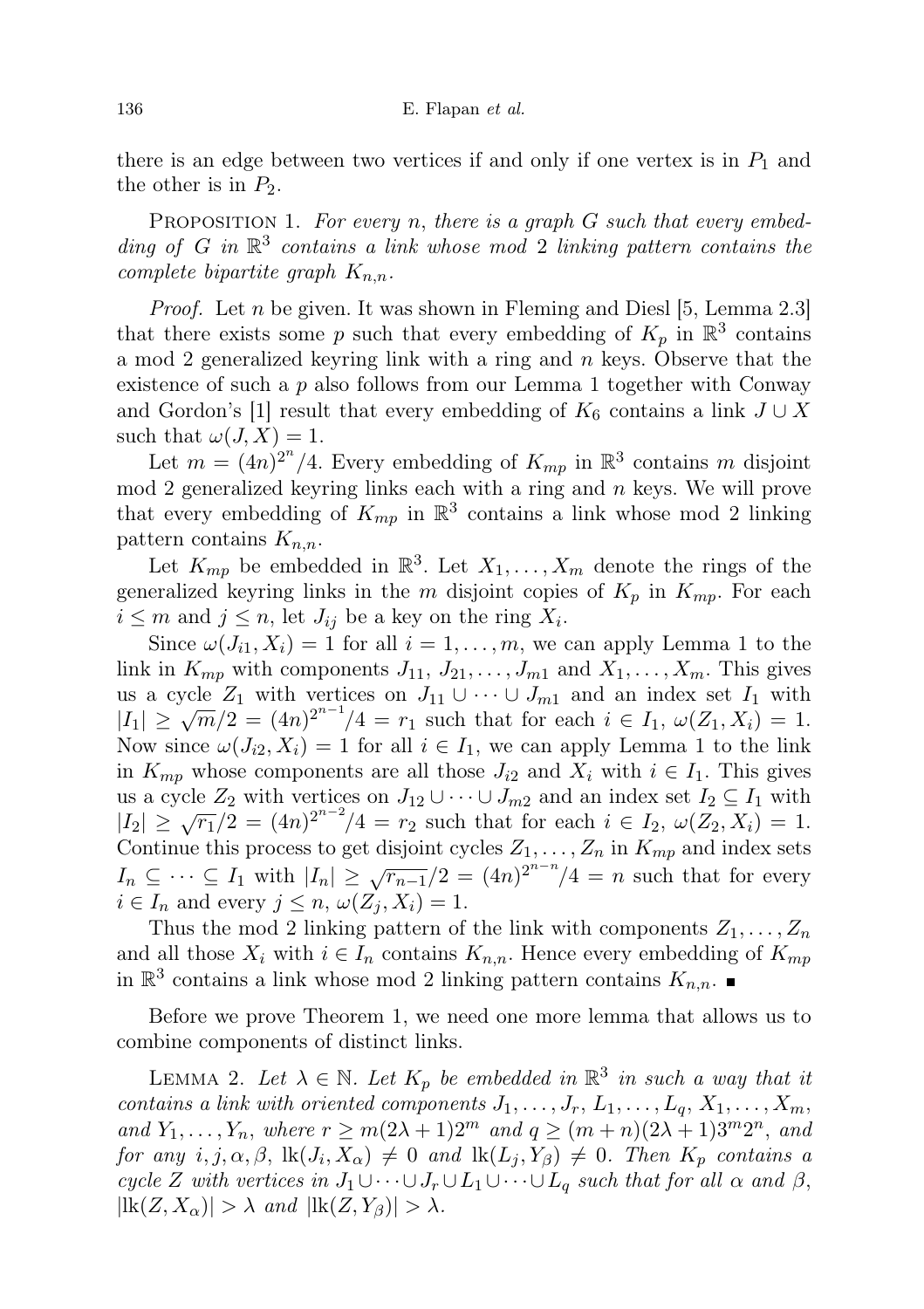*Proof.* First we consider the signs of the linking numbers  $lk(J_i, X_1)$  for  $i \leq r$ . At least half of these linking numbers have the same sign. Thus without loss of generality,  $J_1, \ldots, J_{\lceil r/2 \rceil}$  all have the same sign linking number with  $X_1$ . Furthermore, we may assume these linking numbers are all positive (otherwise, simply reverse the orientation of  $X_1$ ). Now, consider the signs of the linking numbers  $lk(J_i, X_2)$  for  $i \leq \lceil r/2 \rceil$ . At least half of these have the same sign. We continue this process for each subsequent  $X_{\alpha}$ . In this way, we end up with cycles  $J_1, \ldots, J_{r'}$  which each have positive linking number with every  $X_{\alpha}$ , and  $r' \geq r/2^m \geq m(2\lambda+1)$ . From now on the only  $J_i$  that we consider will be  $J_1, \ldots, J_{m(2\lambda+1)}$ , which all have positive linking number with every  $X_{\alpha}$ .



Fig. 2. Illustration of Lemma 2

Next we consider the signs of the linking numbers  $lk(L_i, Y_1)$  for  $j \leq q$ . By using an argument analogous to the one above, we end up with cycles  $L_1, \ldots, L_{q'}$  which each have positive linking number with every  $Y_{\beta}$ , and  $q' \ge q/2^n \ge (m+n)(2\lambda+1)3^m$ .

Now we consider the signs (positive, negative, or zero) of the linking numbers  $lk(L_j, X_1)$  for  $j \leq q'$ . By the Pigeonhole Principle at least onethird of these signs are the same. Without loss of generality, we can assume that  $L_1, \ldots, L_{\lceil q'/3 \rceil}$  each have the same sign (positive, negative, or zero) linking number with  $X_1$ . We continue this process for each subsequent  $X_\alpha$ . In this way, we end up with cycles  $L_1, \ldots, L_{q''}$  which each have the same sign (positive, negative, or zero) linking number with every  $X_{\alpha}$ , and  $q'' \geq$  $q'/3^m \geq (m+n)(2\lambda+1)$ . From now on the only  $L_j$  that we consider are  $L_1, \ldots, L_{(m+n)(2\lambda+1)}$ , which all have positive linking number with every  $Y_\beta$ and all have the same sign linking number with every  $X_{\alpha}$ .

We shall create a cycle  $C_0$  which cyclicly joins  $J_1, \ldots, J_{m(2\lambda+1)}$  and  $L_1, \ldots, L_{(m+n)(2\lambda+1)}$  as follows. For  $i \leq m(2\lambda+1)$ , let  $u_i$  and  $w_i$  be vertices on  $J_i$ , and for  $j \leq (m+n)(2\lambda+1)$ , let  $u_{m(2\lambda+1)+j}$  and  $w_{m(2\lambda+1)+j}$  be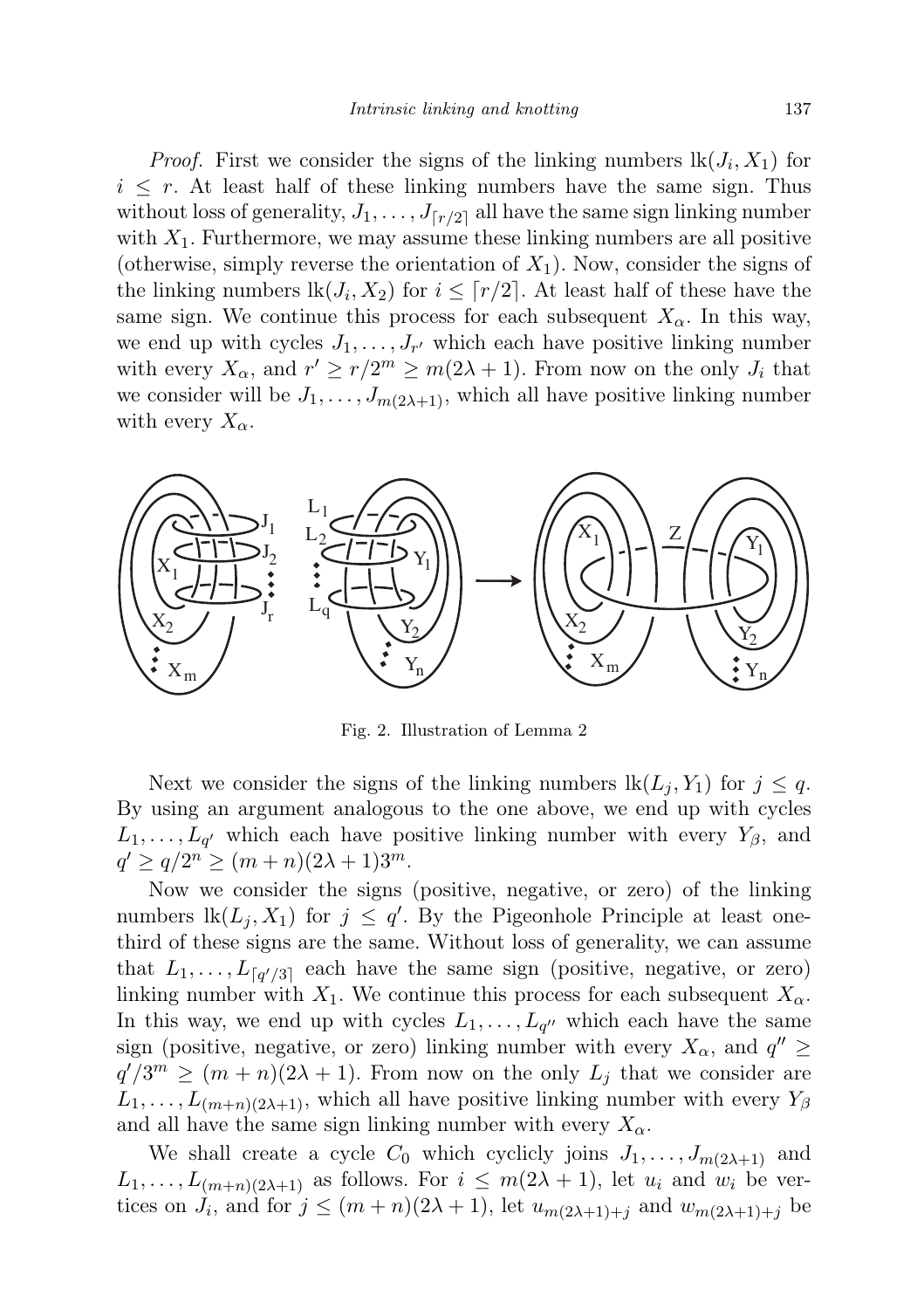vertices on  $L_j$ . Also, for  $k \leq (2m+n)(2\lambda+1)-1$ , let  $e_k$  be the edge in  $K_p$ from  $w_k$  to  $u_{k+1}$ , and let  $e_{(2m+n)(2\lambda+1)}$  be the edge in  $K_p$  from  $w_{(2m+n)(2\lambda+1)}$ to  $u_1$ . Finally, for  $i \leq m(2\lambda+1)$ , let  $q_i$  be the path on  $J_i$  from  $u_i$  to  $w_i$  which travels *opposite* to the orientation on  $J_i$ , and for  $j \leq (m+n)(2\lambda+1)$ , let  $q_{m(2\lambda+1)+j}$  be the path on  $L_j$  from  $u_{m(2\lambda+1)+j}$  to  $w_{m(2\lambda+1)+j}$  which travels opposite to the orientation of  $L_i$ . Now let

$$
C_0 = \bigcup_{k=1}^{(2m+n)(2\lambda+1)} e_k \cup q_k
$$

with the induced orientation. Also for each  $s \leq m(2\lambda + 1)$ , let

$$
C_s = C_0 \nabla J_1 \nabla \cdots \nabla J_s.
$$

Observe that for every  $\alpha$  and  $s \leq m(2\lambda + 1) - 1$ ,  $\text{lk}(C_{s+1}, X_{\alpha}) =$  $\operatorname{lk}(C_s,X_\alpha)+\operatorname{lk}(J_{s+1},X_\alpha)$  and  $\operatorname{lk}(J_{s+1},X_\alpha) > 0$ . Hence for a given  $\alpha$ ,  $lk(C_s, X_{\alpha})$  is a strictly increasing function of s. In particular, for a given  $\alpha$ , the values of  $\text{lk}(C_s, X_\alpha)$  are distinct for different values of s. As there are  $2\lambda+1$  distinct values of a with  $|a| \leq \lambda$ , for a given  $\alpha$  there are at most  $2\lambda+1$ values of s such that  $|lk(C_s, X_\alpha)| \leq \lambda$ . Since there are m values of  $\alpha$ , there are at most  $m(2\lambda + 1)$  values of s such that there is an  $\alpha$  with  $\left| \mathrm{lk}(C_s, X_\alpha) \right| \leq \lambda$ . Now by the Pigeonhole Principle, since there are  $m(2\lambda + 1) + 1$  values of s (including  $s = 0$ ), there must be at least one  $C_s$  such that  $\left| \text{lk}(C_s, X_\alpha) \right| > \lambda$ for every  $\alpha$ . Let  $D_0$  denote such a  $C_s$ .

Let us recall that each  $Y_\beta$  has positive linking number with  $L_1, \ldots,$  $L_{(m+n)(2\lambda+1)}$ , and each  $X_{\alpha}$  has the same sign (positive, negative or zero) linking number with  $L_1, \ldots, L_{(m+n)(2\lambda+1)}$ . In fact, by changing the orientation of some  $X_{\alpha}$ , we can assume that each  $X_{\alpha}$  has non-negative linking number with  $L_1, \ldots, L_{(m+n)(2\lambda+1)}$ . Note that changing the orientation of a particular  $X_{\alpha}$  does not change the fact that  $|{\rm lk}(D_0, X_{\alpha})| > \lambda$ . Now let S denote the set of all the  $Y_\beta$ 's together with those  $X_\alpha$ 's which have positive linking number with all of  $L_1, \ldots, L_{(m+n)(2\lambda+1)}$ . For each  $t \leq (m+n)(2\lambda+1)$ , let

$$
D_t = D_0 \nabla L_1 \nabla \cdots \nabla L_t.
$$

Since  $\alpha \leq m$  and  $\beta \leq n$ , the set S contains at most  $m + n$  cycles. Also, each cycle in S has positive linking number with  $L_1, \ldots, L_{(m+n)(2\lambda+1)}$ . Thus we can use the same argument as the one we used for the  $C_s$  to show that there is some  $D_t$  such that  $|\text{lk}(D_t, A)| > \lambda$  for each  $A \in S$ . Let Z denote such a  $D_t$ . Finally, observe that for each  $X_\alpha$  not in  $S$ ,  $\text{lk}(L_j, X_\alpha) = 0$  for all  $j \leq (m+n)(2\lambda+1)$ . Hence if  $X_{\alpha} \notin S$ , then  $\vert \text{lk}(Z, X_{\alpha}) \vert = \vert \text{lk}(D_0, X_{\alpha}) \vert > \lambda$ . So, for every  $\alpha$  and  $\beta$ ,  $|{\rm lk}(Z, X_{\alpha})| > \lambda$  and  $|{\rm lk}(Z, Y_{\beta})| > \lambda$  as desired.

In the proof of Theorem 1, we will use Lemma 2 together with the following definition from graph theory. A *complete m-partite graph* is defined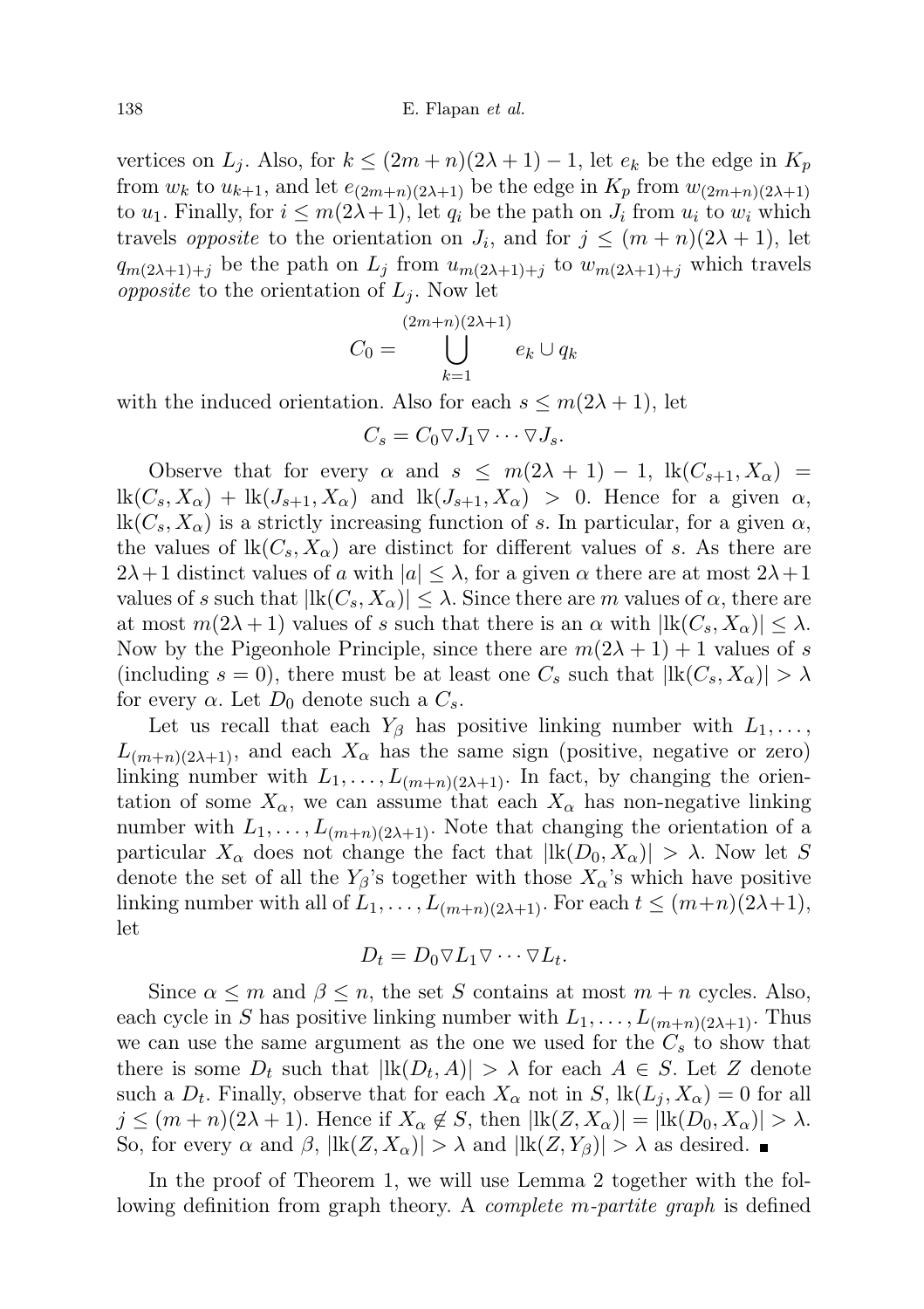as a graph whose vertices are partitioned into subsets  $P_1, \ldots, P_m$  and there is an edge between two vertices if and only if the two vertices are in distinct subsets of the partition.

THEOREM 1. Let  $\lambda \in \mathbb{N}$ . For every  $n \in \mathbb{N}$ , there is a graph G such that every embedding of G in  $\mathbb{R}^3$  contains a link whose linking pattern is  $K_n$  with every weight at least  $\lambda$ .

*Proof.* For all  $m, n \in \mathbb{N}$ , let  $H(n, m)$  denote the complete  $(n + 2)$ -partite graph with partitions  $P_1$  and  $P_2$  containing m vertices each and partitions  $Q_1, \ldots, Q_n$  each containing a single vertex. We will prove by induction on n that for each  $n \geq 0$ , for every  $m \geq 1$ , there is a graph G such that every embedding of G in  $\mathbb{R}^3$  contains a link whose weighted linking pattern contains  $H(n, m)$ , and the weight of every edge between vertices in  $Q_i$  and  $Q_j$  is greater than  $\lambda$ .

The base case is for  $n = 0$ . Observe that  $H(0, m)$  is the complete bipartite graph  $K_{m,m}$ . Hence by Proposition 1 we know that, for every m, there is a graph G such that every embedding of G in  $\mathbb{R}^3$  contains a link whose linking pattern contains  $H(0, m)$ .

As our induction hypothesis we suppose that for some  $n \geq 0$ , for every  $m \geq 1$  there is a graph G such that every embedding of G in  $\mathbb{R}^3$  contains a link whose linking pattern contains  $H(n, m)$ , and the weight of every edge between vertices in  $Q_i$  and  $Q_j$  is greater than  $\lambda$ . Let m be given. Let  $q =$  $(2m+n)(2\lambda+1)3^m2^{m+n}$  and let  $s=m+q$ . Consider the graph  $H(n,s)$  with partitions  $P_1, P_2, Q_1, \ldots, Q_n$ , where the vertices in each partition are denoted as follows. The s vertices in  $P_1$  are denoted by  $X_1, \ldots, X_m, L_1, \ldots, L_q$ . The s vertices in  $P_2$  are denoted by  $Y_1, \ldots, Y_m, J_1, \ldots, J_q$ . For each  $i \leq n$ , the partition  $Q_i$  contains a single vertex denoted by  $Y_{m+i}$ .

It follows from our inductive hypothesis that there is a graph G such that every embedding of G in  $\mathbb{R}^3$  contains a link L whose linking pattern contains  $H(n, s)$ , and for any  $i \neq j$  the weight of the edge between vertices  $Y_{m+i}$  and  $Y_{m+i}$  is greater than  $\lambda$ . Without loss of generality, G is a complete graph  $K_p$ . Let  $K_p$  be embedded in  $\mathbb{R}^3$ . We will prove that  $K_p$  also contains a link whose weighted linking pattern contains  $H(n+1, m)$  with the desired weights. We shall abuse notation and let each of the components of the link  $L$  in  $K_p$  be denoted by the name of the vertex that represents that component in the linking pattern described above.

We can apply Lemma 2 to the oriented link with components  $J_1, \ldots, J_q$ ,  $L_1, \ldots, L_q, X_1, \ldots, X_m$ , and  $Y_1, \ldots, Y_{m+n}$  in  $K_p$  with

$$
r = q = (2m + n)(2\lambda + 1)3^m 2^{m+n},
$$

to get a cycle  $Y_{m+n+1}$  with vertices in  $J_1\cup\cdots\cup J_q\cup L_1\cup\cdots\cup L_q$  such that for every  $\alpha \leq n$  and  $\beta \leq m+n$ ,  $|\text{lk}(Y_{m+n+1}, X_{\alpha})| > \lambda$  and  $|\text{lk}(Y_{m+n+1}, Y_{\beta})| > \lambda$ .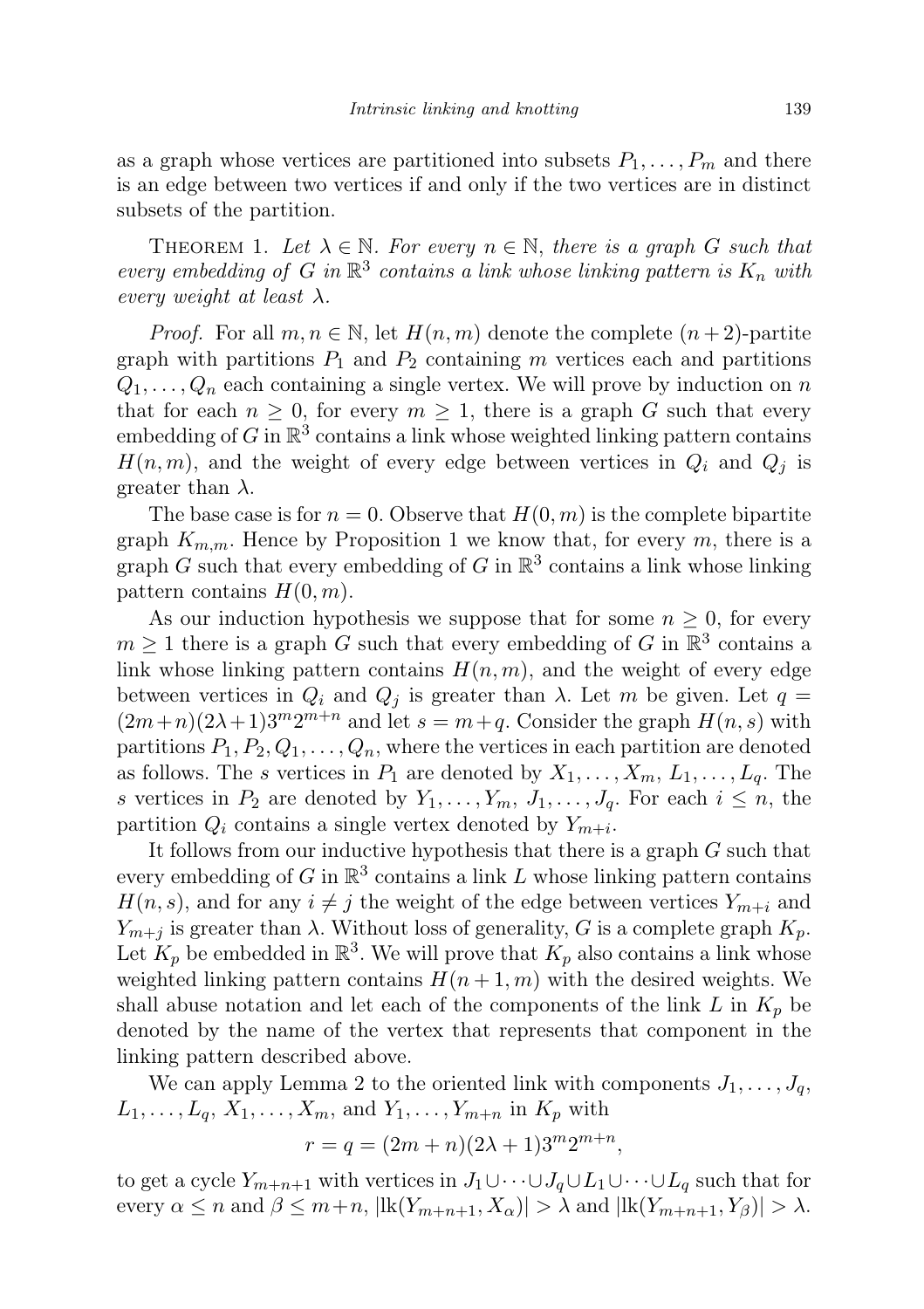Thus  $K_p$  contains a link L' with components  $X_1, \ldots, X_m, Y_1, \ldots, Y_{m+n+1}$ . The components of L' can be partitioned into subsets  $P'_1, P'_2, Q'_1, \ldots, Q'_{n+1}$ , where  $P'_1$  contains  $X_1, \ldots, X_m$ ,  $P'_2$  contains  $Y_1, \ldots, Y_m$ , and for each  $i =$  $1, \ldots, n+1$ ,  $Q'_i$  contains  $Y_{m+i}$ . Furthermore, every component in one partition is linked with every component in all the other partitions. Also, for all  $i, j \leq n+1$  with  $i \neq j$ ,  $\left| \mathrm{lk}(Y_{m+i}, Y_{m+j}) \right| > \lambda$ . It follows that the weighted linking pattern of L' contains  $H(n+1,m)$ , and the weight of every edge between vertices  $Q'_i$  and  $Q'_j$  is greater than  $\lambda$ .

Thus, we have shown that for every  $n \geq 0$  and  $m \geq 1$ , there is a graph G such that every embedding of G in  $\mathbb{R}^3$  contains a link whose weighted linking pattern contains  $H(n, m)$ , and the weight of every edge between vertices  $Y_{m+i}$  and  $Y_{m+j}$  in  $Q_i$  and  $Q_j$  respectively is greater than  $\lambda$ . Observe that the subgraph of  $H(n, m)$  consisting of the vertices  $Y_{m+1}, \ldots, Y_{m+n}$  in  $Q_1, \ldots, Q_n$ respectively, together with the edges between them, is the complete graph  $K_n$ . Hence every embedding of G in  $\mathbb{R}^3$  contains a link whose linking pattern is  $K_n$ , and the weight of every edge of  $K_n$  is greater than  $\lambda$ .

The following proposition shows that every graph  $G$  has some embedding in  $\mathbb{R}^3$  such that the linking pattern of every link in that embedding is a complete graph. Hence complete graphs are the only linking patterns which have the property described by Theorem 1.

PROPOSITION 2. Given any  $\lambda > 0$  and any graph G, there exists an embedding  $G'$  of  $G$  in  $\mathbb{R}^3$  and an orientation of the cycles in  $G'$  such that for every pair of disjoint oriented cycles  $C_1$  and  $C_2$  in  $G'$ ,  $\text{lk}(C_1, C_2) \geq \lambda$ .

*Proof.* We start with any embedding of the graph G in  $\mathbb{R}^3$ . We arbitrarily assign to each edge a unique positive integer which will be the weight of that edge. The weights give the set of edges of  $G$  a linear ordering. We put an arbitrary orientation on each edge, and then orient each cycle according to the orientation of its edge whose weight is the largest. For each pair  $(e_i, f_i)$ of disjoint edges we denote the smaller weighted edge by  $e_i$  and the larger weighted edge by  $f_i$ . Note that a given edge may occur in multiple pairs, sometimes as the smaller weighted edge and sometimes as the larger weighted edge. Let  $(e_0, f_0), \ldots, (e_n, f_n)$  denote the set of all pairs of disjoint edges ordered lexicographically from smallest weighted pair to largest weighted pair. We describe as follows how to add twists between each pair of edges so as to obtain the desired embedding of the graph in  $\mathbb{R}^3$ .

Let  $M = \max{\{|{\rm lk}(C_1, C_2)\}\}\$  with the maximum taken over all pairs of disjoint cycles  $C_1$  and  $C_2$  in G, and let  $t = M + \lambda$ .

For each i, we choose an arc  $a_i$  with one endpoint in the interior of  $e_i$ and the other endpoint in the interior of  $f_i$  so that  $a_i$  is otherwise disjoint from G. In addition, we require that the arcs  $a_0, \ldots, a_n$  be pairwise disjoint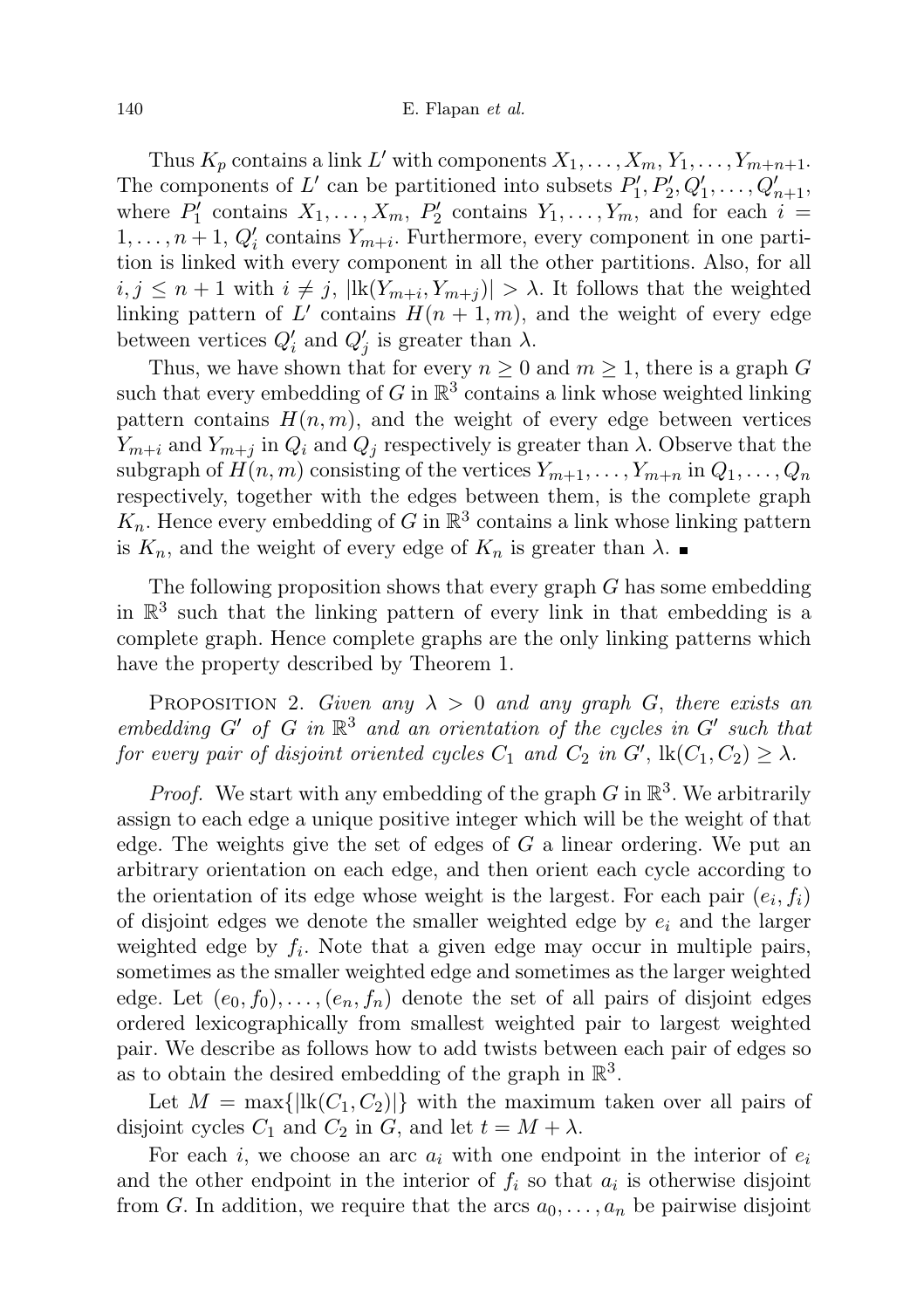with neighborhoods that are also pairwise disjoint. For each  $i = 0, \ldots, n$ , we change the embedding of  $e_i$  and  $f_i$  by adding  $3^i t$  positive full twists between them within the neighborhood of  $a_i$  (see Figure 3). Note that a given edge will occur in multiple pairs  $(e_i, f_i)$  and hence will be changed within the disjoint neighborhoods of multiple  $a_i$ 's.



Fig. 3. We add  $3<sup>i</sup>t$  positive full twists between  $e_i$  and  $f_i$  within a tubular neighborhood of  $a_i$ 

Adding these twists gives us a new embedding  $G'$  of G. Fix a pair of disjoint cycles  $C_1$  and  $C_2$  in  $G$ , and let  $C'_1$  and  $C'_2$  denote the corresponding pair of cycles in  $G'$ . Observe that any crossings between pairs of  $a_j$ 's or between an  $a_j$  and an  $e_i$  or  $f_i$  that added new crossings between  $C'_1$  and  $C'_2$ occur in pairs with opposite sign since we added an integer number of full twists between  $e_i$  and  $f_i$ . Hence such crossings do not contribute to the value of  $\text{lk}(C'_1, C'_2)$ . Thus  $\text{lk}(C'_1, C'_2) = \text{lk}(C_1, C_2) + \varepsilon_0 t + \cdots + \varepsilon_n 3^n t$ , where  $\varepsilon_i$  equals 0 or  $\pm 1$  depending on which edges  $e_i$  and  $f_i$  are in  $C_1$  and  $C_2$ , and on whether the twists we have added between  $e_i$  and  $f_i$  induce negative or positive twists between  $C_1$  and  $C_2$ .

Pick the largest k such that  $\varepsilon_k \neq 0$ . Clearly  $k \geq 1$ . Then the pair  $(e_k, f_k)$ is lexicographically the largest weighted pair with one edge in  $C_1$  and the other in  $C_2$ . Therefore the orientations of  $C_1$  and  $C_2$  are induced by those of  $e_k$  and  $f_k$ . Since we have added  $3<sup>k</sup>t$  positive full twists between  $e_k$  and  $f_k$ , it follows that  $\varepsilon_k = 1$ . Thus we have

$$
lk(C'_1, C'_2) \ge -M - (1 + 3 + \dots + 3^{k-1})t + 3^k t
$$
  
= 3^k t - (3^k - 1)t/(3 - 1) - M = (3^k + 1)t/2 - M  
= (3^k + 1)(M + \lambda)/2 - M \ge \lambda.

Since the choice of the pair of cycles  $C_1$  and  $C_2$  was arbitrary this proves the proposition.

We saw in Theorem 1 that for any  $\lambda > 0$  there is a graph G such that every embedding of G contains a link whose linking pattern is  $K_n$  with every weight at least  $\lambda$ . Recall that the weight of an edge in the linking pattern is defined as the absolute value of the linking number of the associated link in the embedded graph. It is natural to wonder whether we can remove the absolute value from the conclusion of Theorem 1. That is, we would like to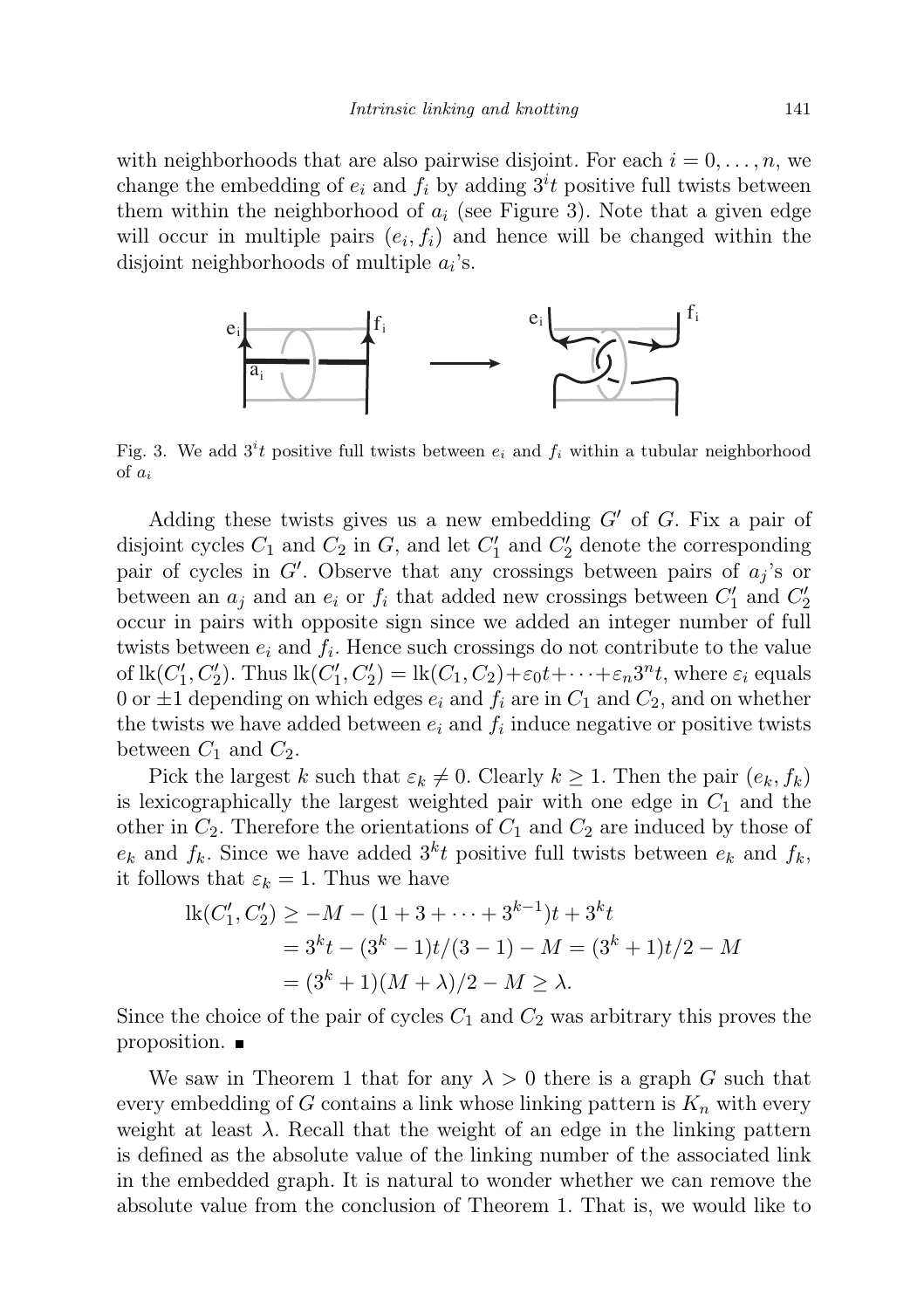know if is there a graph G such that every embedding of G in  $\mathbb{R}^3$  contains a link with components  $L_1, \ldots, L_n$  which can be oriented in such a way that  $\text{lk}(L_i, L_j) \geq \lambda$  for all  $i \neq j$ . We now prove Corollary 1 which shows that the answer to this question is no.

COROLLARY 1. Let  $G$  be a graph. There is some embedding  $G'$  of  $G$ in  $\mathbb{R}^3$  such that for any three disjoint cycles in G', no matter how they are oriented, at least one of the three pairs of oriented cycles will have positive linking number; and there is some embedding  $G''$  of G in  $\mathbb{R}^3$  such that for any three disjoint cycles in  $G''$ , no matter how they are oriented, at least one of the three pairs of oriented cycles will have negative linking number.

*Proof.* We begin with the embedding  $G'$  and the orientation of all of the cycles of  $G'$  which is given by Proposition 2. Thus for any pair of oriented cycles  $C'_1$  and  $C'_2$  in  $G'$ ,  $\text{lk}(C'_1, C'_2) \geq \lambda > 0$ . Now, consider any three disjoint cycles in  $G'$ . With the given orientations, their three pairwise linking numbers are all positive. If we change the orientation of one of the three cycles, then the linking number between the two unchanged cycles remains positive. If we change the orientation of two of the three cycles, then the linking number between the two changed cycles remains positive. Finally, if we change the orientation of all three cycles, then all three linking numbers remain positive. Thus no matter how they are oriented, at least one pair will have positive linking number.

Now let  $G''$  denote the mirror image of  $G'$ . It follows that for any three disjoint cycles in  $G''$  and every orientation of these three cycles at least one of the three will have negative linking number.

Thus we have shown that there is no graph whose every embedding contains a link of three cycles where for some orientation of the cycles all the linking numbers are positive, and there is no graph whose every embedding contains a link of three cycles where for some orientation of the cycles all the linking numbers are negative. By contrast, the next proposition shows that there is a graph whose every embedding contains a link of three cycles (indeed, of n cycles for any given  $n \geq 3$ ) such that for any orientation of the cycles all the linking numbers have the same sign (either positive or negative). However, the sign (as well as the cycles) will depend on the specific embedding of the graph in  $\mathbb{R}^3$ .

PROPOSITION 3. Given any  $n \in \mathbb{N}$ , there exists an r such that every embedding of  $K_r$  in  $\mathbb{R}^3$ , with an arbitrary orientation assigned to every cycle, contains an n-component link such that the linking numbers of every pair of components in the oriented link are either all positive or all negative.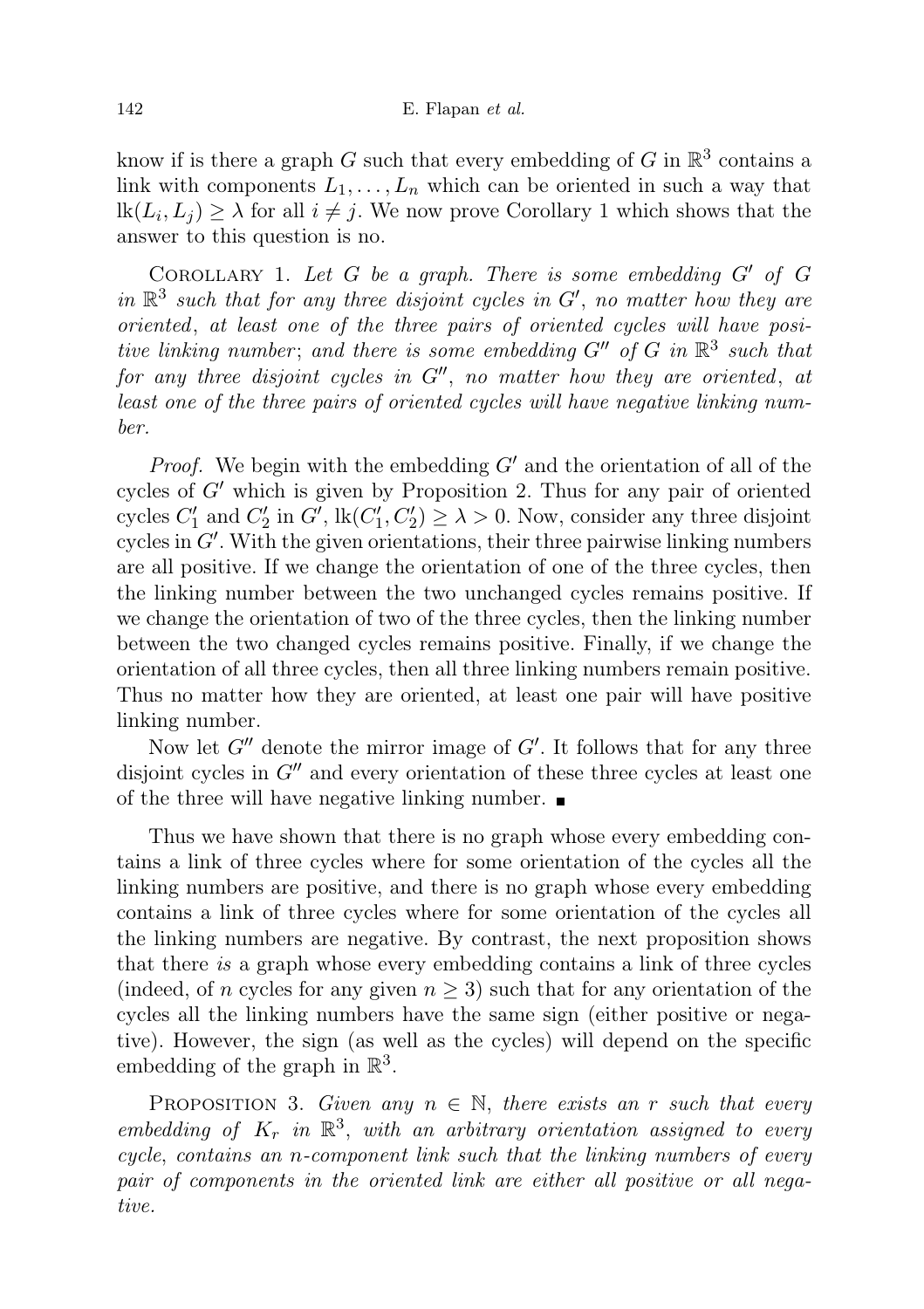*Proof.* By Ramsey theory  $|6|$ , there is an m such that for any 2-coloring of the edges of  $K_m$  with red or blue, there is a subgraph  $K_n$  whose edges are all red or all blue. We know by Theorem 1 that, given the above  $m$ , every sufficiently large  $K_r$  embedded in  $\mathbb{R}^3$  contains an m-component link whose linking pattern is  $K_m$ . Given an embedding of this  $K_r$  in  $\mathbb{R}^3$ , we put an arbitrary orientation on each of the  $m$  components of the link in this embedding. Then we color each edge in the associated linking pattern  $K_m$  red or blue according to whether that edge corresponds to a positive or negative linking number respectively. Now we know there is a subgraph  $K_n$  of this colored  $K_m$  whose edges are all red or all blue. This means that for the *n*-component oriented link corresponding to this monocrhromatic  $K_n$  linking pattern, the pairwise linking numbers are either all positive or all negative.

3. Intrinsic knotting of the components. We extend our definition of weighted linking pattern to include knotted components as follows.

DEFINITION 3. Given an oriented link L with components  $L_1, \ldots, L_n$ , the weighted knotting and linking pattern of  $L$  is the weighted linking pattern of L together with a *weight* assigned to each vertex  $v_i$  representing the value of  $|a_2(L_i)|$ .

In light of Theorem 1, it is natural to ask whether for any weighted knotting and linking pattern  $\Gamma$ , there is a graph G such that every embedding of G in  $\mathbb{R}^3$  contains a link whose weighted knotting and linking pattern is at least as "complex" as  $\Gamma$ . The goal of this section is to prove that this is indeed the case. In particular, we will prove the following restatement of Theorem 2.

THEOREM 2. Let  $\alpha \in \mathbb{N}$ . For every  $n \in \mathbb{N}$ , there is a graph G such that every embedding of G in  $\mathbb{R}^3$  contains a link whose linking pattern is  $K_n$  with every edge weight and vertex weight at least  $\alpha$ .

We begin with some preliminary results. In the following lemma we shall use the notation  $A\nabla \varepsilon B$  where  $\varepsilon \in \{0,1\}$ . If  $\varepsilon = 1$ , we shall mean  $A\nabla B$ . If  $\varepsilon = 0$ , we shall mean  $A \nabla \emptyset = A$ .

LEMMA 3. Let  $\lambda > 0$ , and let  $A_1, \ldots, A_n$  and  $B_1, \ldots, B_{6n+6}$  be disjoint oriented cycles in a complete graph  $K_r$  embedded in  $\mathbb{R}^3$  such that  $\text{lk}(A_h, B_i) \geq \lambda$  for all h and i. Then there exist disjoint cycles  $C_1, C_2, C_3, C_4$  $\{B_i\}$  and an oriented cycle W' in  $K_r$  with vertices on  $\bigcup_i B_i$  such that W' intersects each of  $C_1, C_2, C_3, C_4$  in exactly one arc with orientation opposite that of each  $C_i$ , and for every h,

$$
|\mathrm{lk}(A_h, W' \nabla \varepsilon_1 C_1 \nabla \varepsilon_2 C_2 \nabla \varepsilon_3 C_3 \nabla \varepsilon_4 C_4)| \ge \lambda
$$

for every choice of  $\varepsilon_1, \ldots, \varepsilon_4 \in \{0, 1\}.$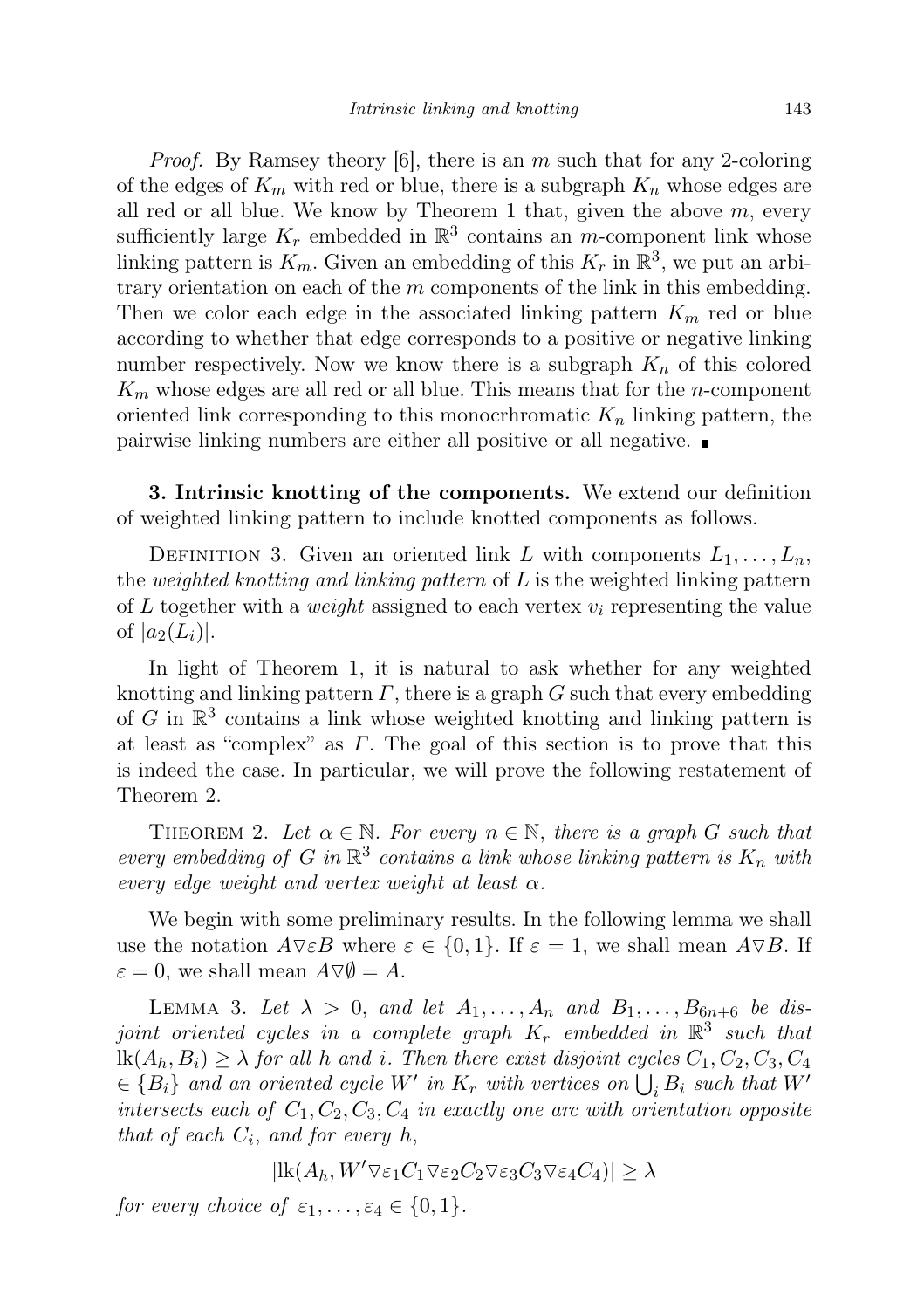*Proof.* On each oriented cycle  $B_i$ , pick adjacent vertices  $x_i$  and  $y_i$  so that the orientation induced on the edge  $\beta_i = \{x_i, y_i\}$  goes from  $x_i$  to  $y_i$ . Let  $W_0$  be the cycle which is the union of the edges  $\beta_i$  and the edges  $\{y_i, x_{i+1}\}, 1 \leq i \leq 6n+5$ , and  $\{y_{6n+6}, x_1\}.$  Orient  $W_0$  so that on each  $\beta_i$ the orientation goes from  $y_i$  to  $x_i$ . For the remainder of this proof, we relabel  $B_1, \ldots, B_{6n+6}$  as  $B_1^1, \ldots, B_1^6, B_2^1, \ldots, B_2^6, \ldots, B_{n+1}^1, \ldots, B_{n+1}^6$ . Figure 4 illustrates the cycles  $B_1^1, \ldots, B_1^6, B_2^1, \ldots, B_2^6, \ldots, B_{n+1}^1, \cdots, B_{n+1}^6$  together with  $W_0$ .



Fig. 4.  $B_1^1, \ldots, B_1^6, B_2^1, \ldots, B_2^6, \ldots, B_{n+1}^1, \ldots, B_{n+1}^6$  together with  $W_0$ 

For  $1 \leq i \leq n$ , let  $W_i = W_{i-1} \nabla B_i^1 \nabla \cdots \nabla B_i^6$ . We have two cases:

CASE 1: For some  $r \geq 0$ ,  $\text{lk}(W_r, A_h) \geq 0$  for all h. Then letting  $W' =$  $W_r \nabla B_{r+1}^6$  and  $C_j = B_{r+1}^j$  for  $j = 1, 2, 3, 4$  gives us the desired result.

CASE 2: For every  $k \geq 0$ ,  $\text{lk}(W_k, A_k) < 0$  for some h. In this case, for each k let  $n(k)$  be the number of  $A_h$ 's for which  $lk(W_k, A_h) < 0$ . Then  $1 \leq n(k) \leq n$  for each  $k = 0, 1, \ldots, n$ . Since there are  $n + 1$  values of k, by the Pigeonhole Principle,  $n(r) = n(r')$  for some r and r'. Without loss of generality,  $r < r'$ . We see as follows that  $n(k)$  is a non-increasing function of k. For each h and k,  $\text{lk}(W_k, A_h) > \text{lk}(W_{k-1}, A_h)$  since  $\text{lk}(B_k^j)$  $(b_k^j, A_h) \geq \lambda > 0$ for all j. It follows that  $n(r) = n(r + 1)$ . So, for each h,  $\text{lk}(A_h, W_r)$  has the same sign as  $lk(A_h, W_{r+1}).$ 

Now, as in Case 1, we let  $W' = W_r \nabla B_{r+1}^6$  and  $C_j = B_{r+1}^j$  for  $j = 1, 2, 3, 4$ . We verify as follows that this gives us the desired result. Fix an  $A_h$ . If  $lk(A_h, W_r) \geq 0$ , then clearly

$$
lk(A_h, W' \nabla \varepsilon_1 C_1 \nabla \varepsilon_2 C_2 \nabla \varepsilon_3 C_3 \nabla \varepsilon_4 C_4) \ge \lambda
$$

for every choice of  $\varepsilon_1, \ldots, \varepsilon_4 \in \{0, 1\}$ , as desired. So suppose  $\operatorname{lk}(A_h, W_r) < 0$ . Then  $\text{lk}(A_h, W_{r+1}) < 0$ , since  $\text{lk}(A_h, W_r)$  has the same sign as  $\text{lk}(A_h, W_{r+1})$ .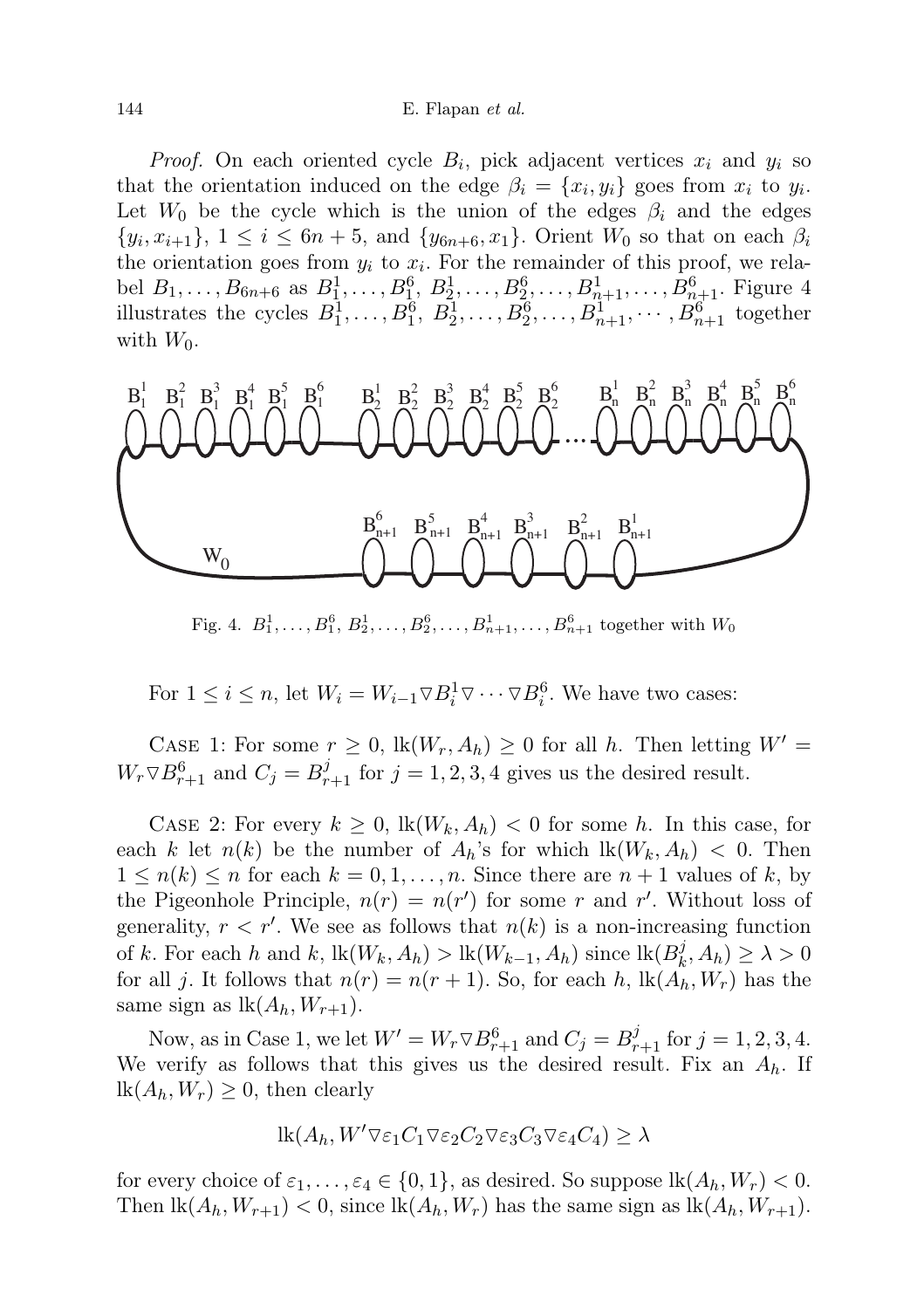Now, for every choice of 
$$
\varepsilon_1, ..., \varepsilon_4 \in \{0, 1\}
$$
,  
\n
$$
\begin{aligned}\n\text{lk}(A_h, W' \nabla \varepsilon_1 C_1 \nabla \varepsilon_2 C_2 \nabla \varepsilon_3 C_3 \nabla \varepsilon_4 C_4) &\leq \text{lk}(A_h, W' \nabla C_1 \nabla C_2 \nabla C_3 \nabla C_4) \\
&\leq \text{lk}(A_h, W_{r+1}) - \text{lk}(A_h, B_{r+1}^5) < -\lambda\n\end{aligned}
$$

as desired.

LEMMA 4. Let  $\lambda > 0$ , and let  $A_1, \ldots, A_n$  and  $B_1, \ldots, B_{6n+6}$  be disjoint oriented cycles in an embedded complete graph  $K_r$  such that  $\text{lk}(A_h, B_i) \geq \lambda$ and  $|\text{lk}(B_i, B_j)| \geq \lambda$  for all h, i, and j. Then there exists an oriented cycle K in  $K_r$  with vertices on  $\bigcup_i B_i$  such that  $|a_2(K)| \geq \lambda^2/16$  and, for every h,  $|\text{lk}(A_h, K)| \geq \lambda.$ 

*Proof.* Let W' and  $C_1, C_2, C_3, C_4$  denote the oriented cycles given by Lemma 3. We collapse the four arcs of  $W'$  which are not in any of the  $C_i$  to obtain the pseudograph illustrated on the right in Figure 5. We denote this pseudograph by  $D_4$ .



Fig. 5. We collapse the four arcs of  $W'$  not in any  $C_i$  to obtain the pseudograph  $D_4$ 

Let S denote the set of all Hamiltonian cycles in  $D_4$ . It follows from [9] that

$$
\sum_{Q \in S} |a_2(Q)| \ge |{\rm lk}(C_1, C_3){\rm lk}(C_2, C_4)|.
$$

Since  $C_1$ ,  $C_2$ ,  $C_3$ ,  $C_4 \in \{B_i\}$ , we deduce that both  $|\text{lk}(C_1, C_3)| \geq \lambda$  and  $|\text{lk}(C_2, C_4)| \geq \lambda$ . Thus  $\sum_{Q \in S} |a_2(Q)| \geq \lambda^2$ . As we are taking the sum of 16 non-negative integers, there must be some  $Q_0 \in S$  such that  $|a_2(Q_0)| \geq$  $\lambda^2/16$ . Let K denote the cycle of the form

$$
W'\nabla\varepsilon_1C_1\nabla\varepsilon_2C_2\nabla\varepsilon_3C_3\nabla\varepsilon_4C_4
$$

which collapses to  $Q_0$  when we collapse the four edges of  $W'$  not in any  $C_i$ . Then  $|a_2(K)| \geq \lambda^2/16$ . Also, it follows from Lemma 3 that for every h,  $|lk(A_h, K)| \geq \lambda$ . Thus K has both of the required properties.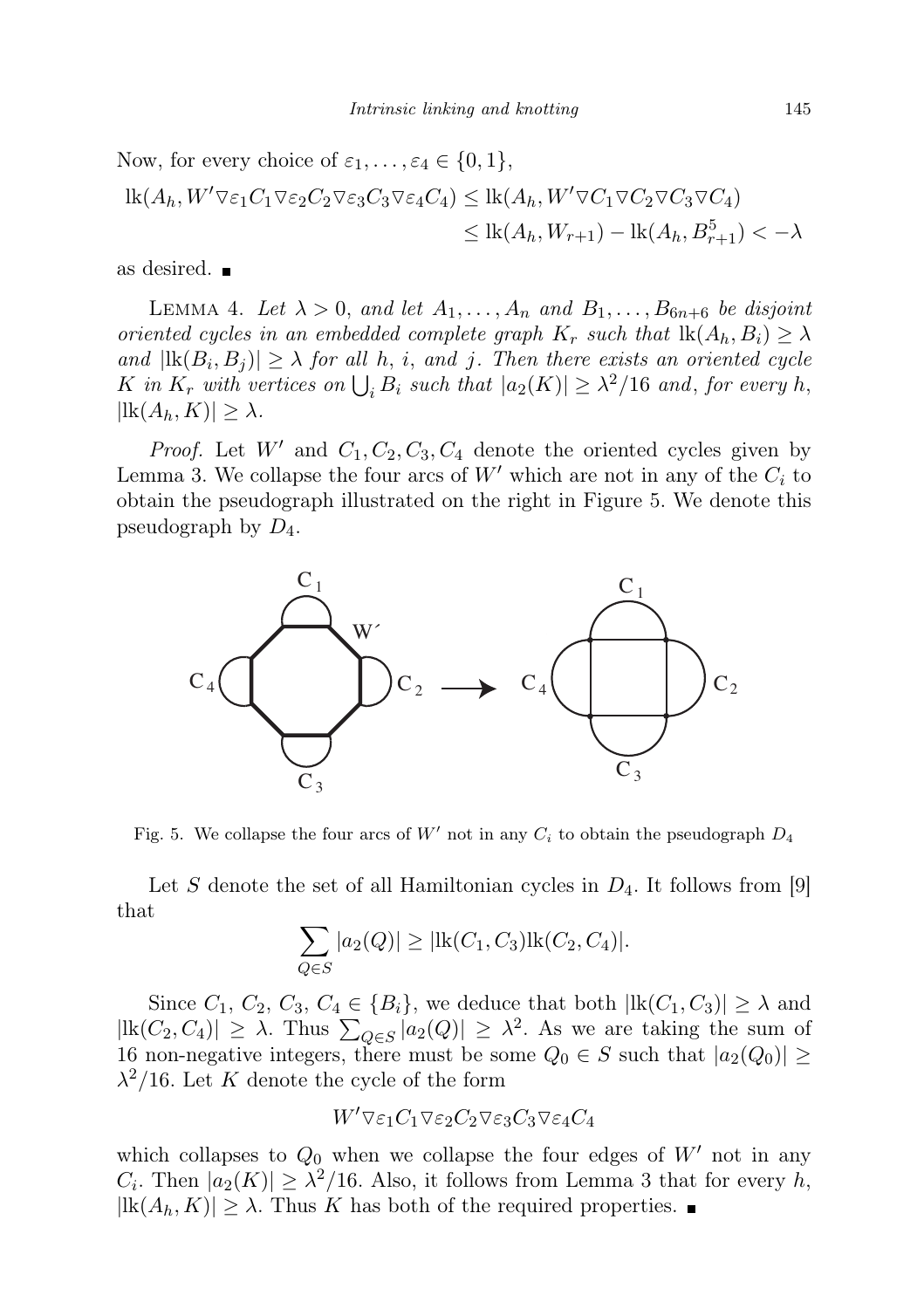Roughly speaking, our goal is to show that every sufficiently large complete spatial graph contains a link with a given large number of components, all with large pairwise linking numbers and large  $a_2$  coefficients. The idea is that, by Theorem 1, our large complete spatial graph contains a link with a large number of components whose pairwise linking numbers have large absolute value. We would like to apply Lemma 4 repeatedly to this link, each time increasing the number of components that have large  $a_2$  coefficients, at the expense of decreasing the total number of components in the link at hand. However, to use Lemma 4, we need positive linking numbers between the  $A_h$ 's and the  $B_i$ 's. We accomplish this by giving ourselves the luxury of starting out with a *lot* of  $B_i$ 's and discarding those with negative linking numbers, as follows.

LEMMA 5. Let  $n, \lambda \in \mathbb{N}$ . Suppose that a complete graph  $K_r$  embedded in  $\mathbb{R}^3$  contains an oriented link  $L_0$  with  $f^n(n)$  components, where  $f(n) = n-1+$  $(6n)2^{n-2}$ , such that the linking number of every pair of components of  $L_0$  has absolute value at least  $\lambda$ . Then  $K_r$  contains an oriented link with components  $Q_1, \ldots, Q_n$  such that, for any  $i \neq j$ ,  $|\text{lk}(Q_i, Q_j)| \geq \lambda$  and  $|a_2(Q_i)| \geq \lambda^2/16$ .

Proof. Before we begin a recursive argument, we start by introducing some variables. For every  $i = 1, ..., n$ , we let  $m_i = f^{i-1}(n) - 1$ . So for each i,

$$
f^{i}(n) = f(m_{i} + 1) = m_{i} + (6m_{i} + 6)2^{m_{i} - 1}.
$$

Now for each  $i$ , we let

$$
m_i' = (6m_i + 6)2^{m_i - 1},
$$

so that  $f^i(n) = m_i + m'_i$ .

We start our recursive argument with the given link  $L_0$ , which has  $f^{n}(n) = m_{n} + m'_{n}$  components. We begin by partitioning the components of  $L_0$  into two subsets:  $A_1, \ldots, A_{m_n}$  and  $B_1, \ldots, B_{m'_n}$ . For simplicity, we shall refer to these two sets as " $A$ 's" and " $B$ 's". By reversing the orientation of some of the  $B$ 's if necessary, we can assume they all have positive linking numbers with  $A_1$ . Now,  $A_2$  has linking numbers of the same sign with at least half of the  $B$ 's. We keep these  $B$ 's and discard the rest. By reversing the orientation of  $A_2$  if necessary, we can assume that  $A_2$  has positive linking number with the B's that we kept. We repeat this process for  $A_3, A_4, \ldots, A_{m_n}$ , each time discarding at most half of the B's. This reduces the number of B's by a factor of at most  $2^{m_n-1}$ , leaving us with at least  $m'_n/2^{m_n-1} = 6m_n + 6$  remaining B's, which are each linked to all of the A's with linking number at least  $\lambda$ .

Next we apply Lemma 4 to the link whose components are  $A_1, \ldots, A_{m_n}$ together with  $6m_n + 6$  of the remaining B's. This gives us an oriented knot  $Q_1$  which is linked to all the A's with absolute value of its linking number at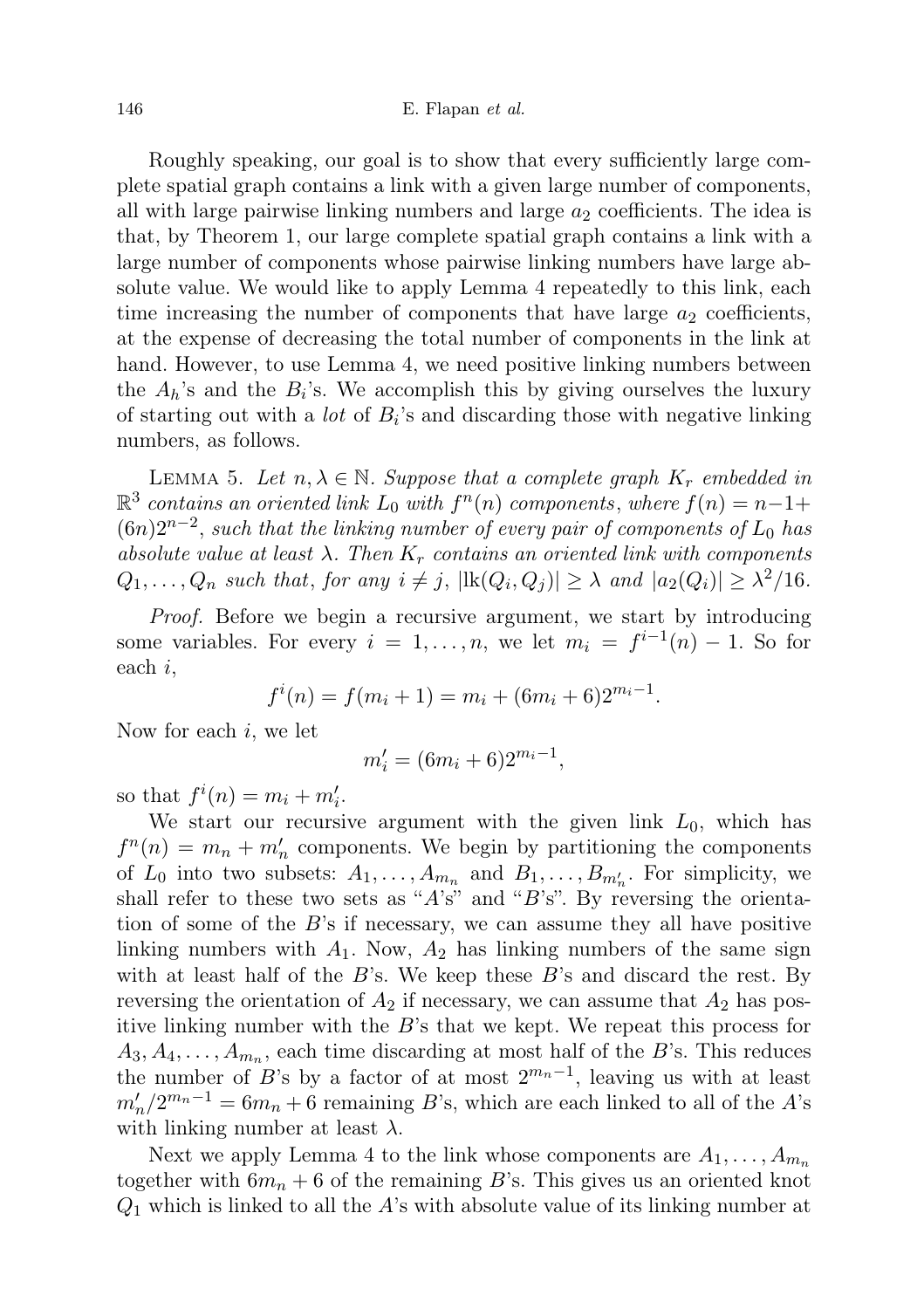least  $\lambda$  and  $|a_2(Q_1)| \geq \lambda^2/16$ . Let  $L_1$  be the oriented link whose components are  $A_1, \ldots, A_{m_n}$  together with  $Q_1$ . Then  $L_1$  has  $m_n + 1 = f^{n-1}(n) = m_{n-1} +$  $m'_{n-1}$  components.

We can repeat the above process for the link  $L_1$ , beginning by partitioning the components of  $L_1$  into a set of  $m_{n-1}$  components which includes the knot  $Q_1$  and a set of  $m'_{n-1}$  components. We abuse notation and refer to the first set as a set of  $A$ 's and the second set as a set of  $B$ 's. By applying the above argument to these sets of  $A$ 's and  $B$ 's we get an oriented link  $L_2$  whose components are the  $m_{n-1}$  A's including  $Q_1$ , plus a new oriented knot  $Q_2$  with  $|a_2(Q_2)| \geq \lambda^2/16$  such that  $Q_2$  is linked to all of the A's with absolute value of its linking number at least  $\lambda$ .

We repeat the above process a total of  $n-1$  times making sure that at each stage all of the  $Q_i$ 's that we have constructed so far are included among the new A's. In this way we get the desired link with components  $Q_1, \ldots, Q_n$ , all of whose pairwise linking numbers have absolute value at least  $\lambda$  and each component  $Q_i$  satisfies  $|a_2(Q_i)| \geq \lambda^2/16$ .

We now prove our main result using Lemma 5 and Theorem 1.

THEOREM 2. For all  $n, \alpha \in \mathbb{N}$ , there is a complete graph  $K_r$  such that every embedding of  $K_r$  in  $\mathbb{R}^3$  contains an oriented link with components  $Q_1, \ldots, Q_n$  such that for every  $i \neq j$ ,  $|\text{lk}(Q_i, Q_j)| \geq \alpha$  and  $|a_2(Q_i)| \geq \alpha$ .

*Proof.* Let  $\lambda = \max{\lbrace \alpha, 4\sqrt{\alpha} \rbrace}$ . Let  $f(n) = n - 1 + (6n)2^{n-2}$  and  $m = f^{n}(n)$ .

It follows from Theorem 1 that there is a complete graph  $K_r$  such that every embedding of  $K_r$  in  $\mathbb{R}^3$  contains an oriented link  $L_0$  with m components such that the linking number of every pair of components of  $L_0$  has absolute value at least  $\lambda$ . Now it follows from Lemma 5 that every embedding of  $K_r$ in  $\mathbb{R}^3$  contains an oriented link with components  $Q_1, \ldots, Q_n$  such that, for any  $i \neq j$ ,  $|\text{lk}(Q_i, Q_j)| \geq \lambda \geq \alpha$  and  $|a_2(Q_i)| \geq \lambda^2/16 \geq \alpha$ .

Recall that it follows from Corollary 1 that there is no graph G with the property that every embedding of G in  $\mathbb{R}^3$  contains a link with components  $Q_1, \ldots, Q_n$  such that, for some orientation of the components,  $\operatorname{lk}(Q_i,Q_j) \geq \lambda$ for any  $i \neq j$ . Thus the conclusion of Theorem 2 cannot be strengthened by removing the absolute value on the linking number.

## References

[1] J. Conway and C. Gordon, Knots and links in spatial graphs, J. Graph Theory 7 (1983), 445–453.